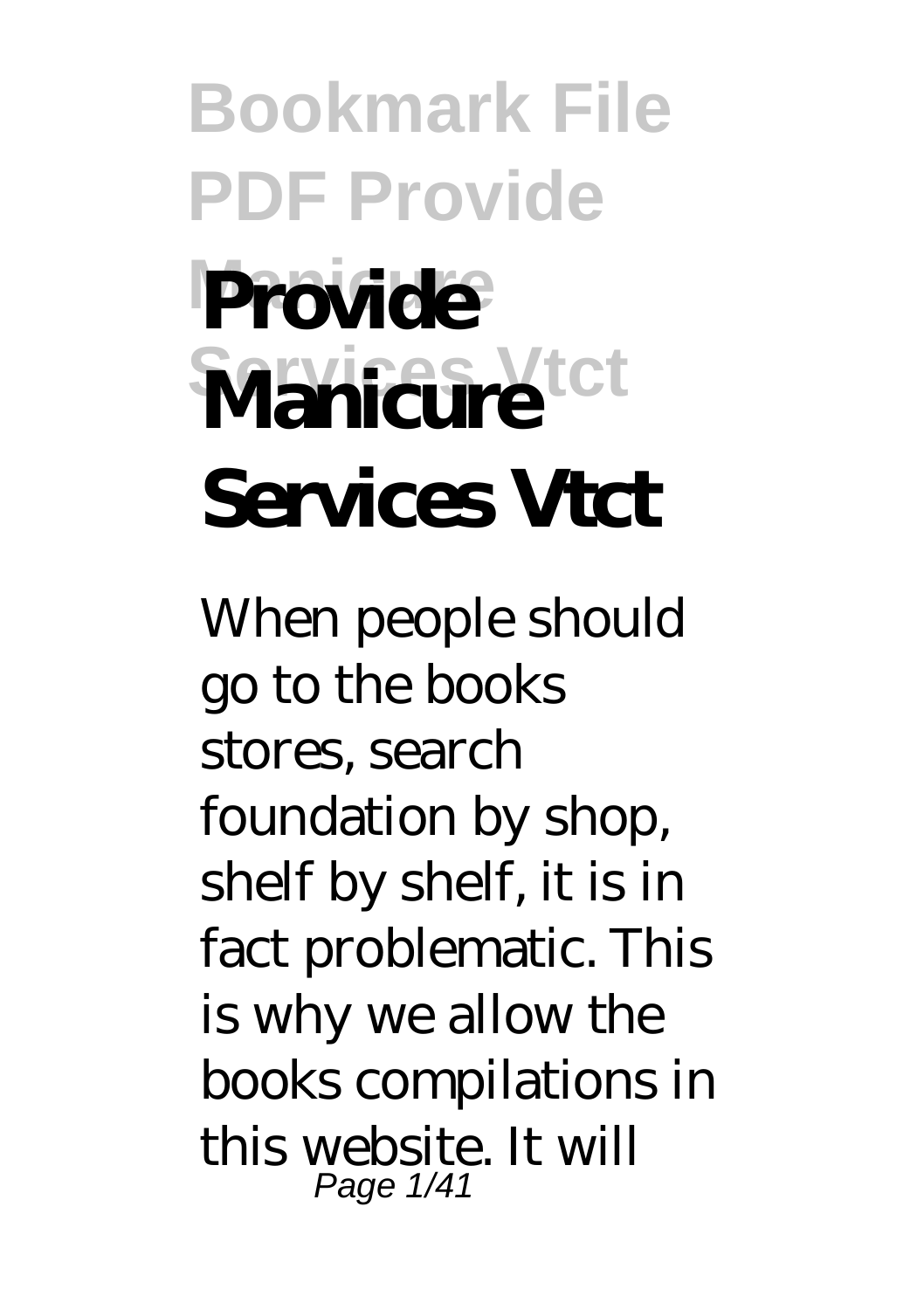#### **Bookmark File PDF Provide** completely ease you to see guide **provide manicure services vtct** as you such as.

By searching the title, publisher, or authors of guide you in fact want, you can discover them rapidly. In the house, workplace, or perhaps in your method can be every Page 2/41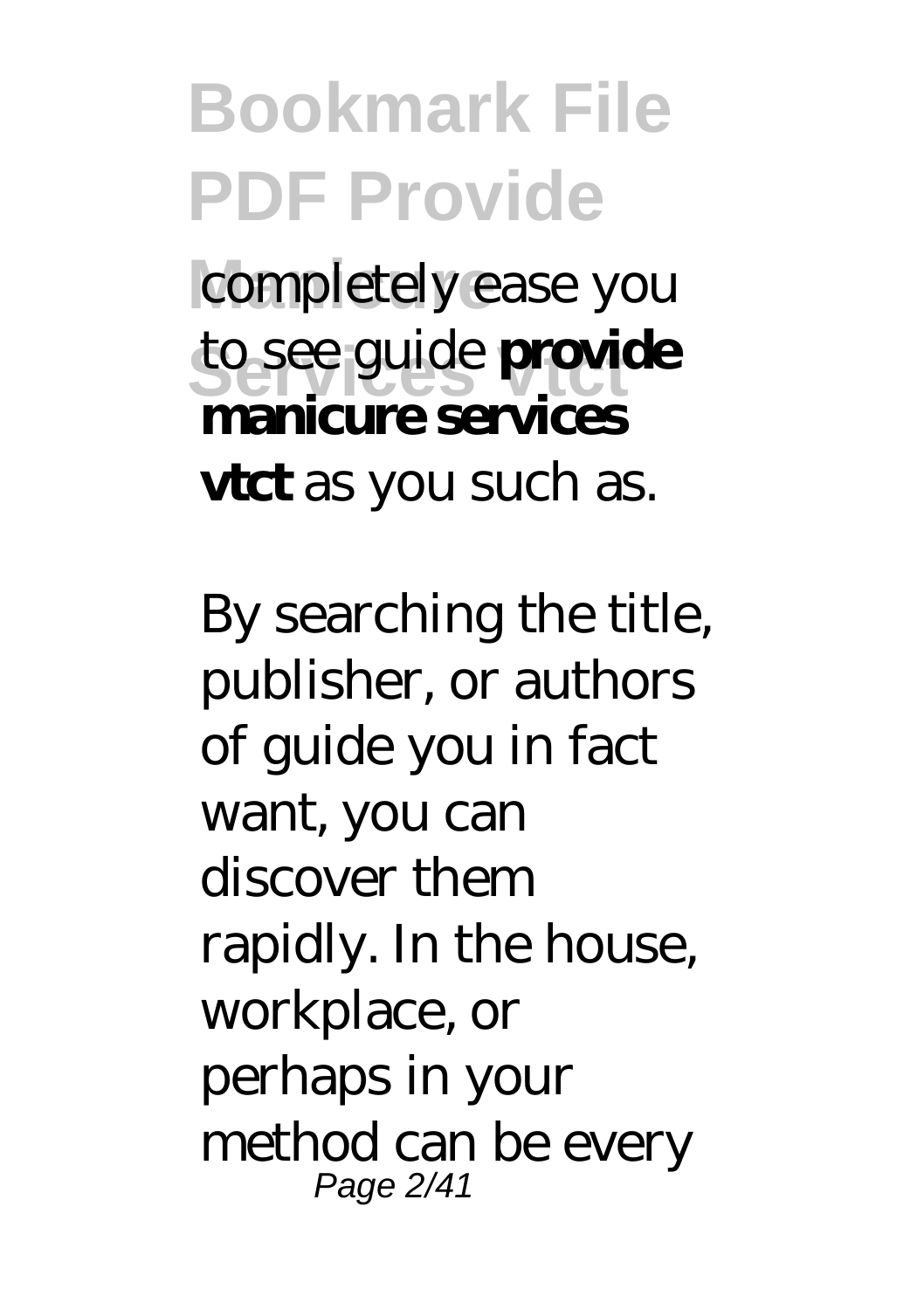**Bookmark File PDF Provide** best area within net connections. If you try to download and install the provide manicure services vtct, it is unquestionably simple then, past currently we extend the colleague to purchase and create bargains to download and install provide manicure services Page 3/41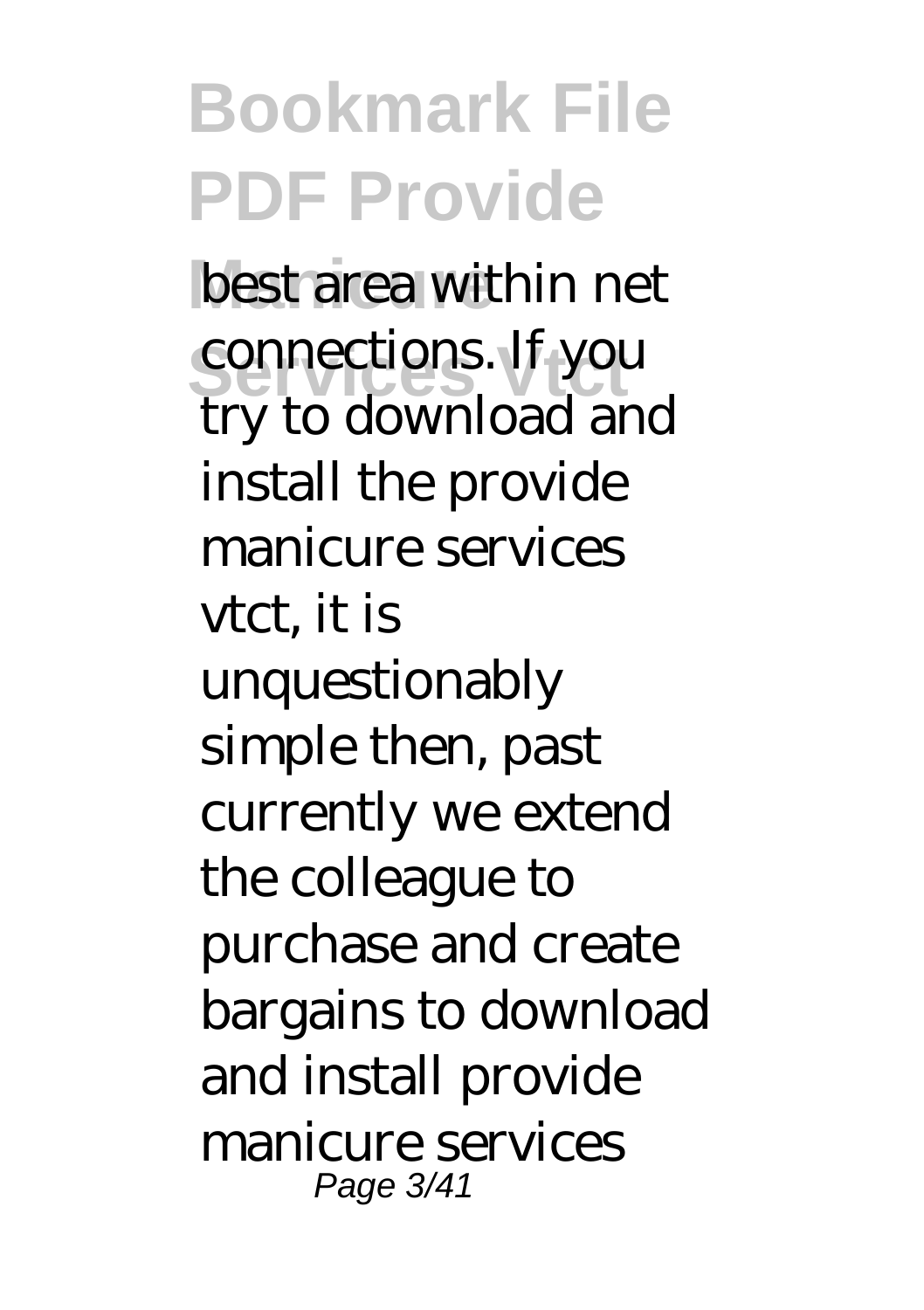**Bookmark File PDF Provide** vtct in view of that simple<sup>l</sup>ces Vtct

Beauty Therapy **Training Manicure** How To Give A Basic Salon Perfect Manicure - Step by Step Guide - DIY *VTCT Levels 2 and 3 Diploma in Nail Technology Government Funded VTCT NVQ Level 2* Page 4/41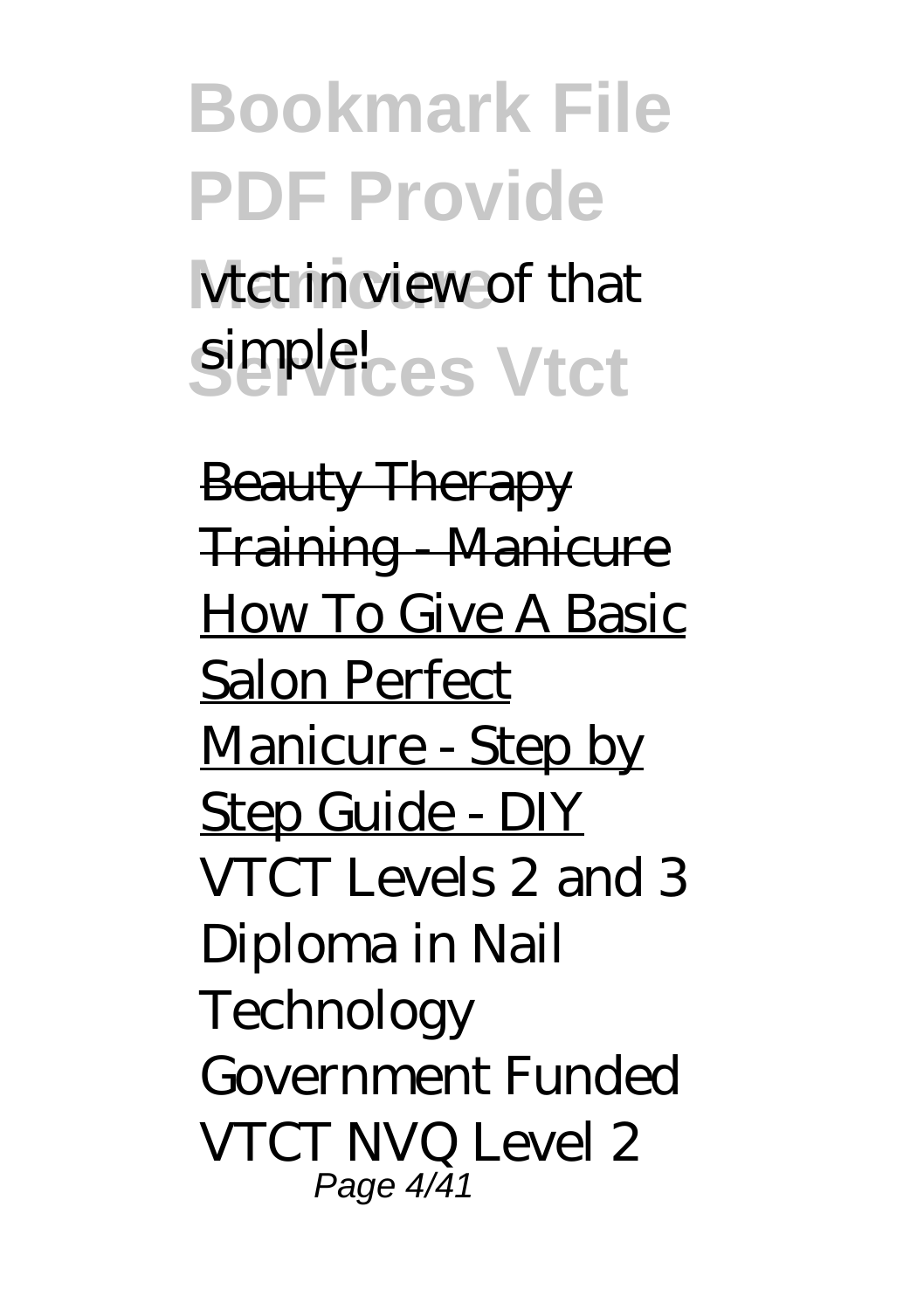**Bookmark File PDF Provide Manicure** *Diploma in Beauty Sherapy Make-up* Beauty Emporium Academy --- Diploma in Nail Technology *VTCT LEVEL 2 \u0026 3 Nail Technician Course By Ray Cochrane The Beauty Academy Demo of Manicure Treatment (including Luxury Manicure)* Everything You Need Page 5/41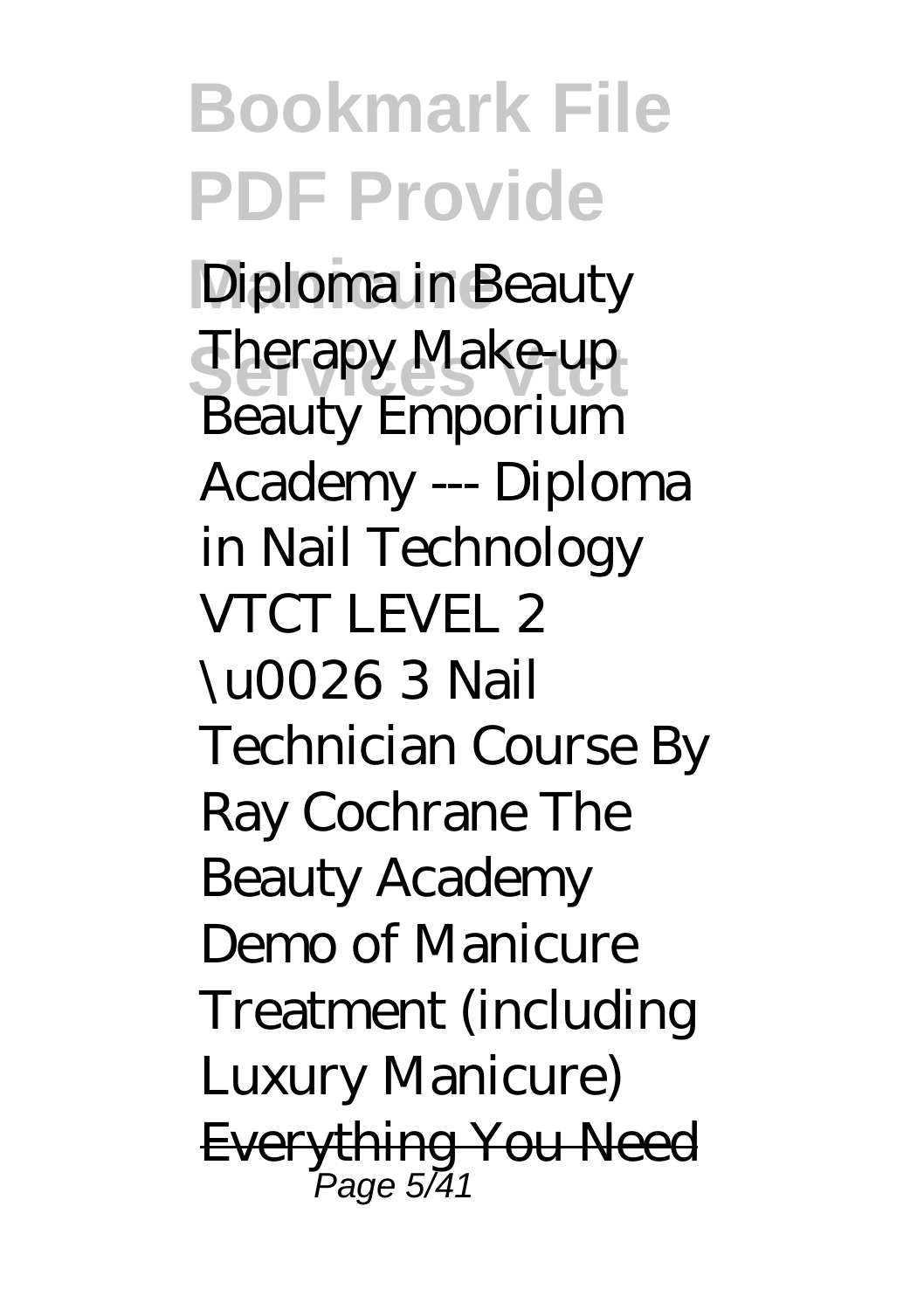#### **Bookmark File PDF Provide To Know About Level** 2 Beauty Therapy Diploma | Laura-Beth Lifestyle MANICURE AT A MEDICAL NAIL SALON | Express Manicure Service Let's Talk Nails Business | How To Start Your Own Nail Business | Nail Business VTCT Level 3 Diploma in Nail

Technology - LBTA Page 6/41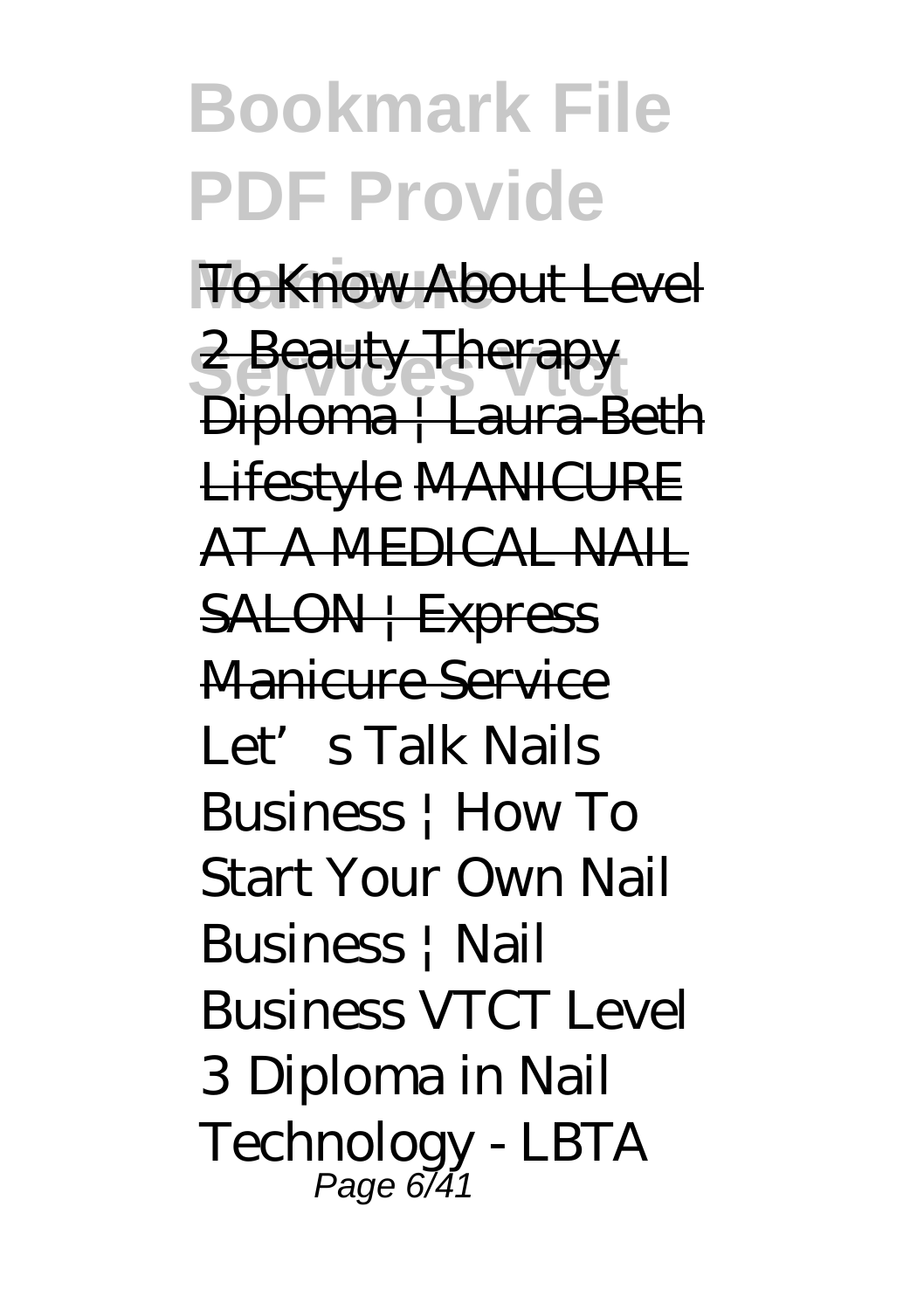**Bookmark File PDF Provide How To: Natural Nail Manicure BABY FOOT** PAIN?! INCREDIBLE REMOVAL FROM 1 YEAR OLD FOOT *How To Fix DAMAGED, THIN \u0026* **BRITTLE NAILS!!!** *\*\*\*NATURAL NAIL STRENGTHENING TREATMENT\*\*\** How to- Gel nail tutorialstep by step 5 Ways to Grow Your Page 7/41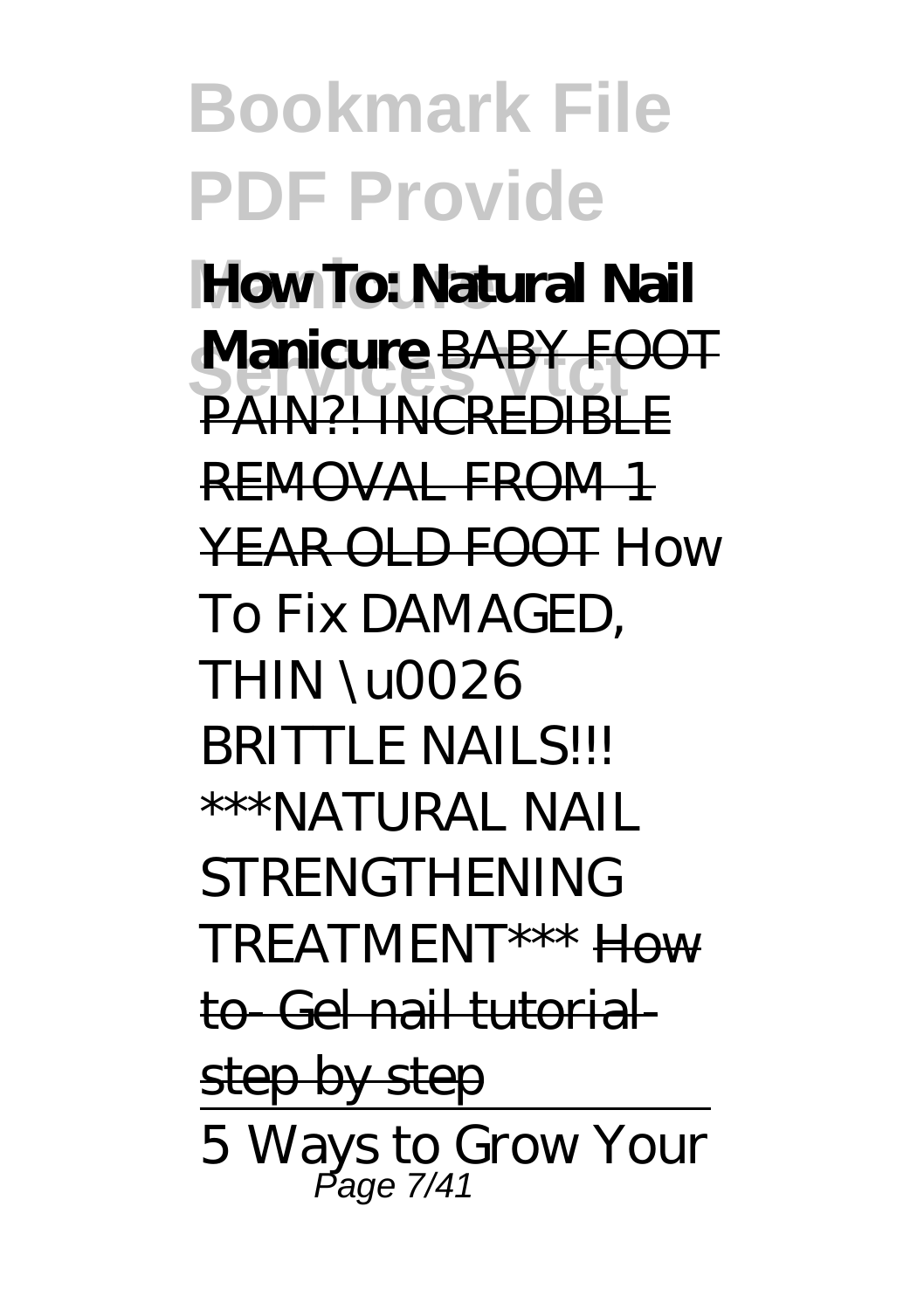**Bookmark File PDF Provide Manicure** Nails FAST!*How I Give Myself A*<br>*Manianus At H Manicure At Home* Nails: Removing Fingernail Cuticles FIRST WEEK AT **BEAUTY** COLLEGE+COURSE RUNDOWN+BEAUTY KIT AND BAG+Q\u00 26A~CIENNA *Acrylic Nail Removal* BASIC NAIL HACKS EVERY GIRL NEEDS TO Page 8/41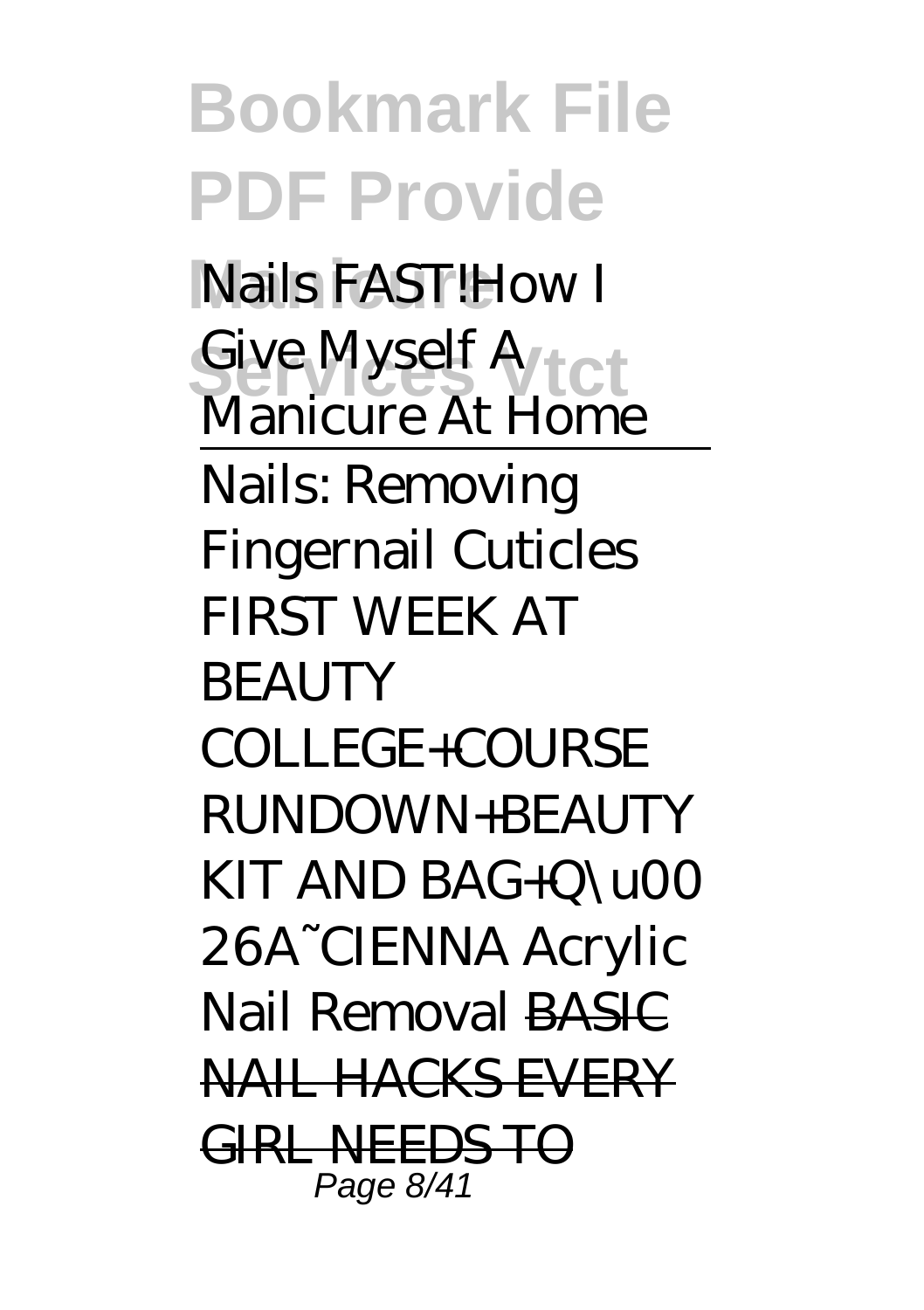#### **Bookmark File PDF Provide** KNOW!! TOE BRO **GETS HIS FIRST** PEDICURE AT HIS OWN NAIL SALON!!! \*\*\*FOOT SPECIALIST GETTING A PEDICURE!!!\*\*\* *FOOT SPECIALIST GIVING A FULL PEDICURE TO A NAIL TECH! \*\*\*1ST TIME APPLYING NAIL POLISH\*\*\* Book Shade Shaffer for Manicure and* Page 9/41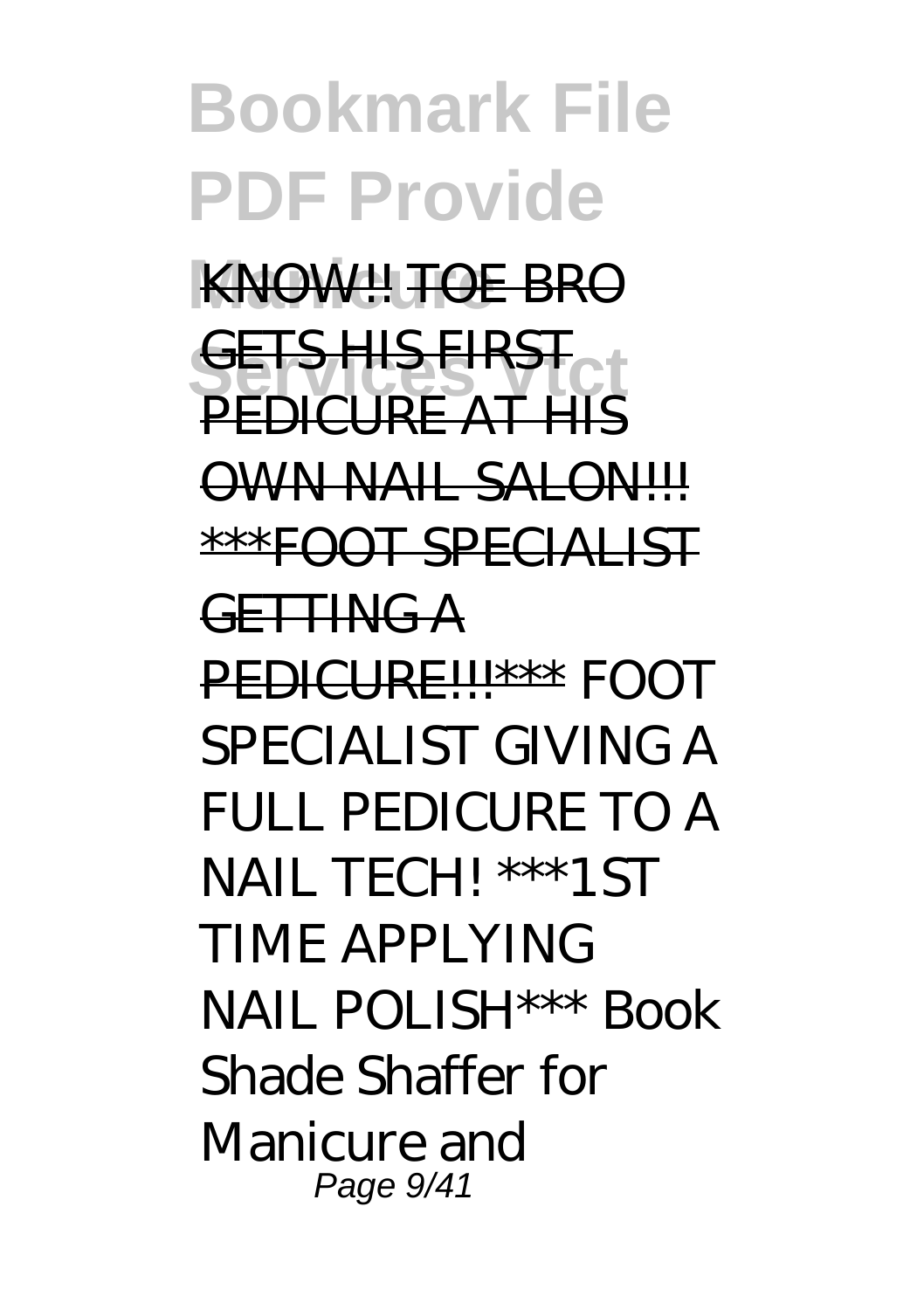**Bookmark File PDF Provide Manicure** *Pedicure Arlington, SEX 76012 Ann at* Home Nails Service *The Best \u0026 Safest Manicure Ever | Luxury Manicure at Medical Nail Salon* Visiting a Korean Nail Salon - How much does it cost? How To: Step by Step Spa Pedicure **LUXURY PEDICURE AT A MEDICAL NAIL** Page 10/41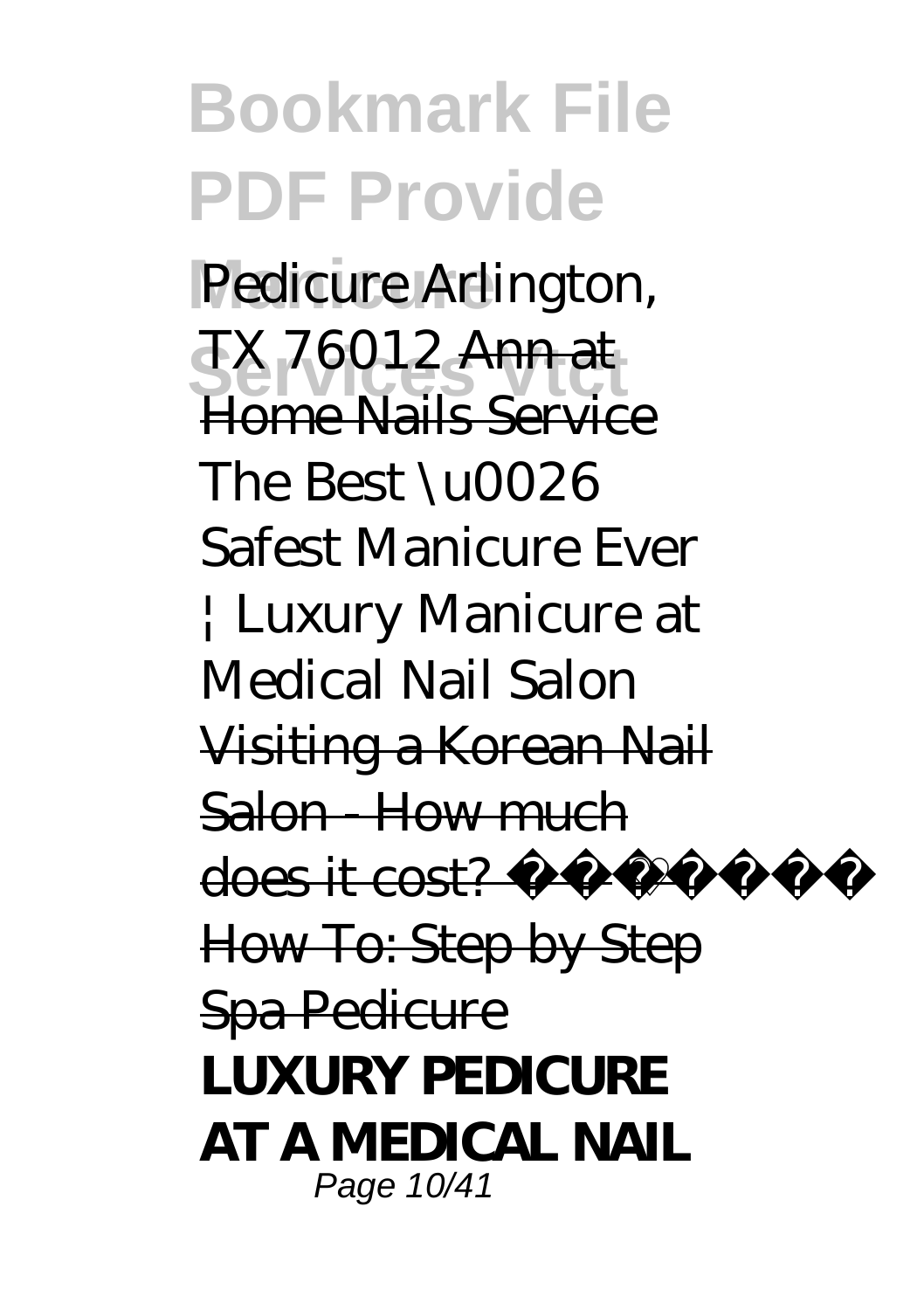**Bookmark File PDF Provide SALON \*\*\* FULL DETAILS AND PRODUCT EXPLANATION\*\*\*** *Manicure Service* Provide Manicure Services Vtct VTCT Product Code Qualification No. VTCT Level 2 NVQ Diploma in Beauty Therapy General: AB20026: 500/8839/7: VTCT Page 11/41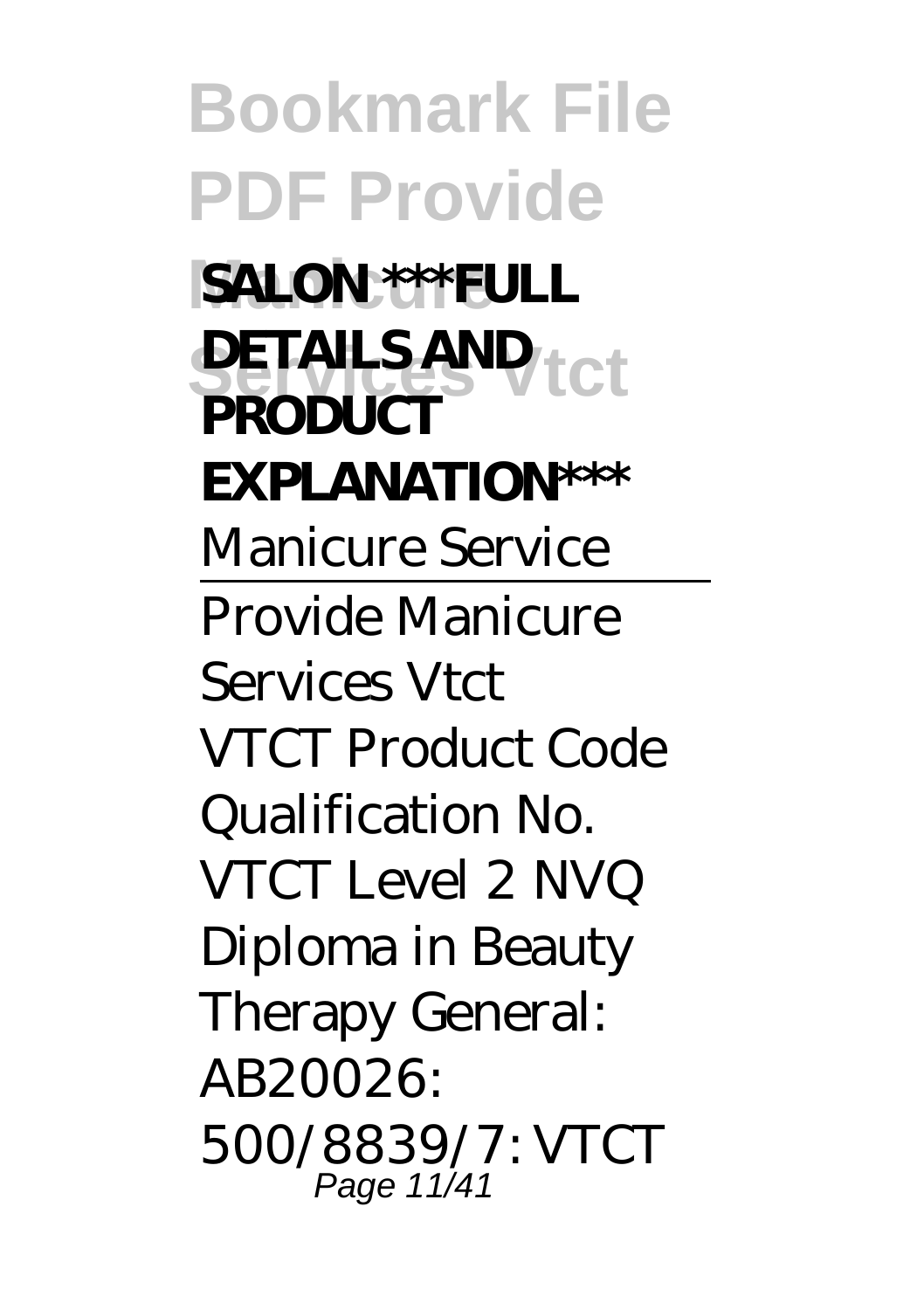**Bookmark File PDF Provide** Level 2 NVQ Diploma in Nail Services: AB20028: 500/8840/3: VTCT Level 2 NVQ Award in Providing Manicure Services: AB20329: 600/3925/5: Unit Only UB 5+ Credits 16+ UOUB5C16

Provide manicure Page 12/41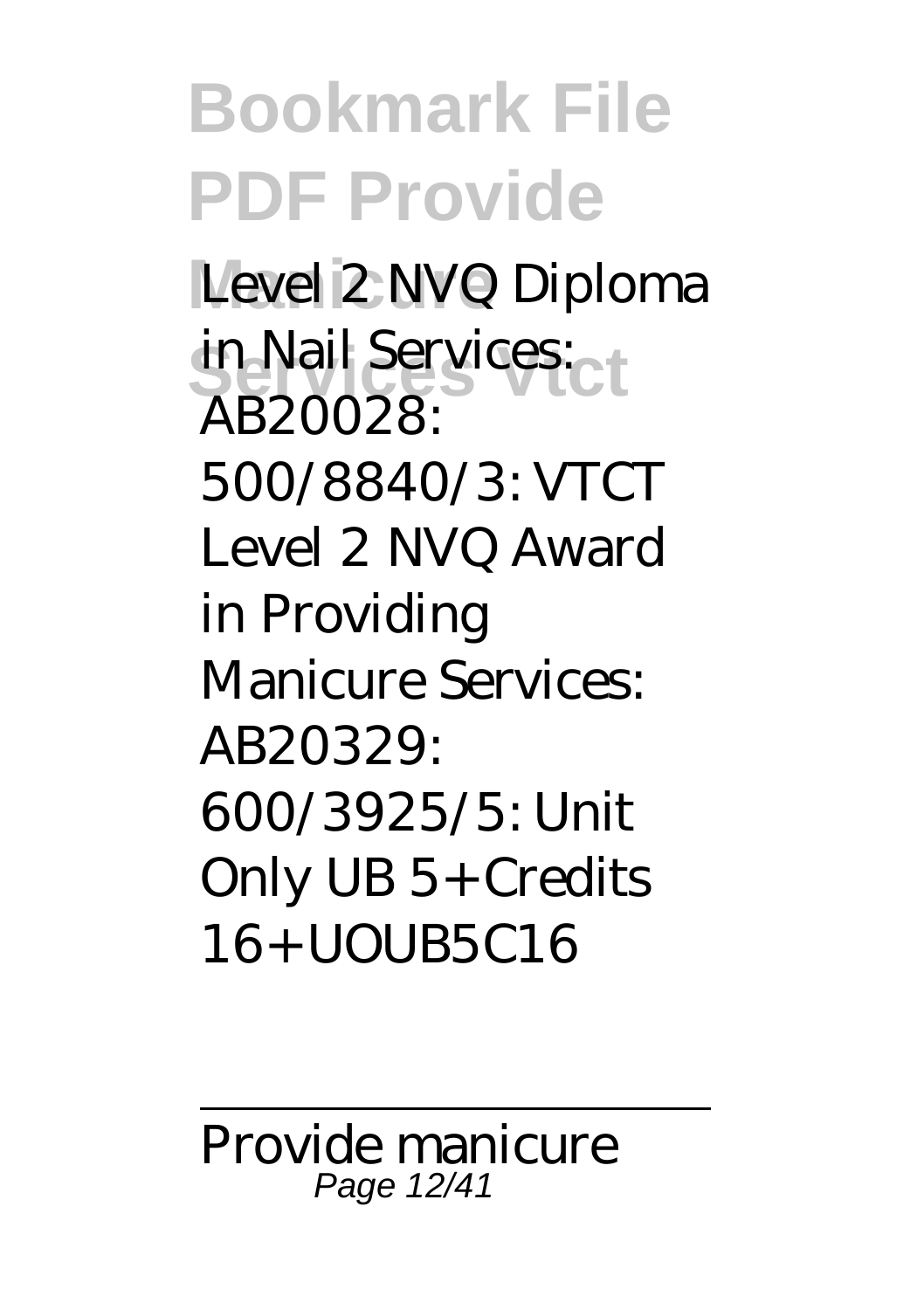**Bookmark File PDF Provide** services - VTCT Provide manicure services VTCT is the specialist awarding body for the Hairdressing, Beauty Therapy, **Complementary** Therapy and Sport and Active Leisure sectors, with over 45 years of experience. VTCT is an awarding body regulated by Page 13/41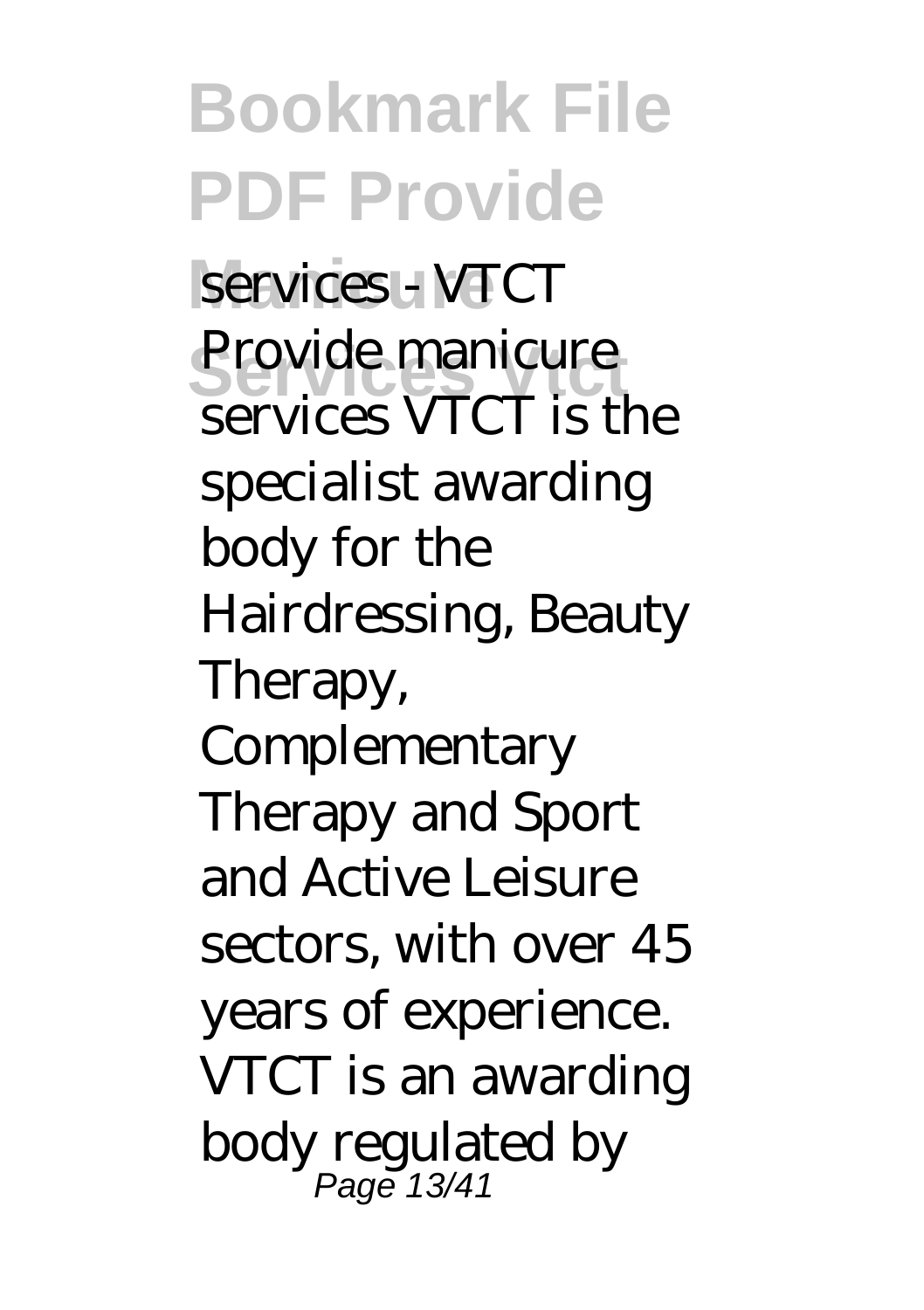# **Bookmark File PDF Provide**

national organisations **including Ofqual,**<br>
SOA **DCELLS** SQA, DCELLS and **CCEA** 

Provide manicure services - VTCT Provide manicure treatments. VTCT is the specialist awarding body for the Hairdressing, Beauty Therapy, Page 14/41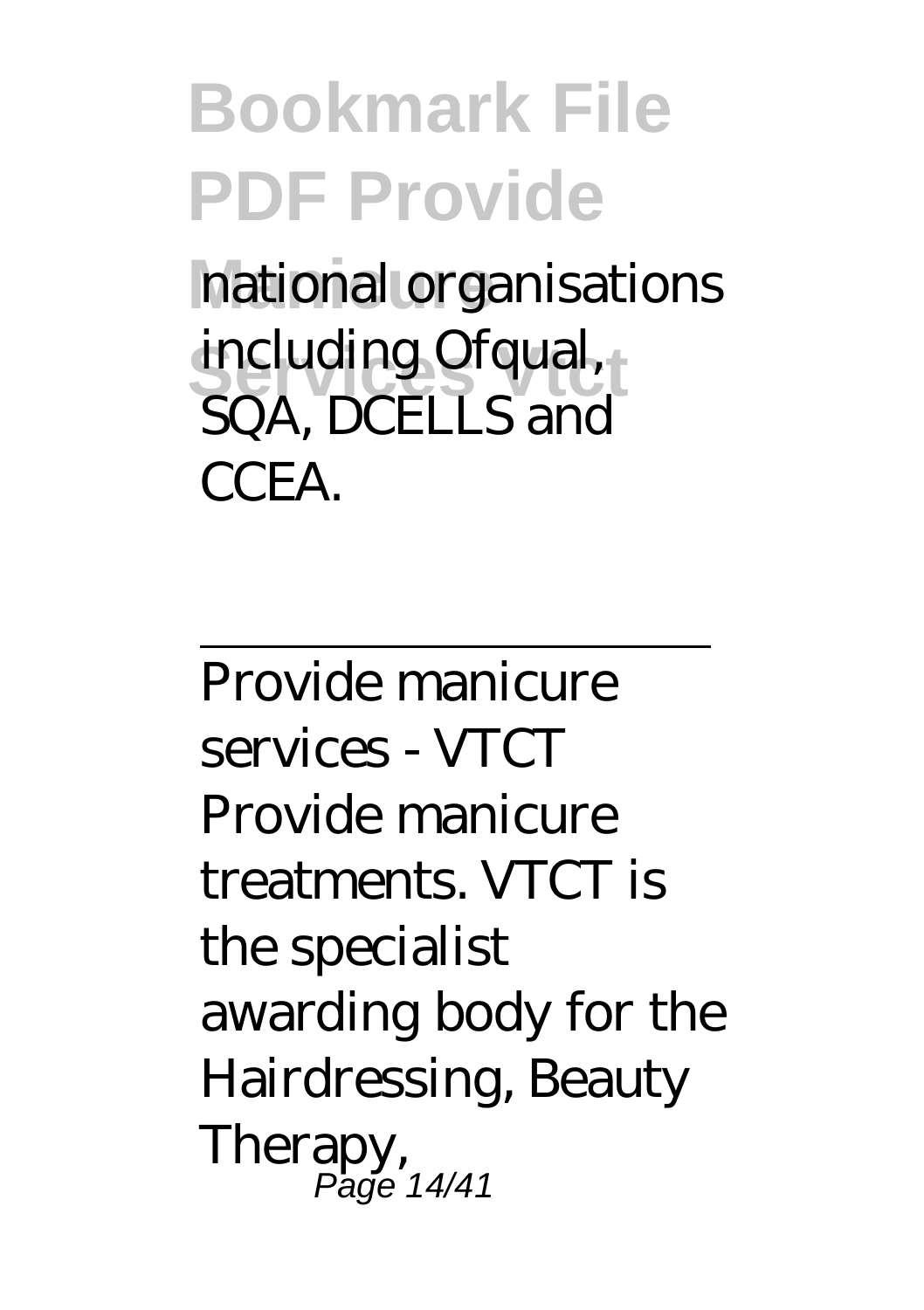**Bookmark File PDF Provide** Complementary **Services** Therapy and Sport and Active Leisure sectors, with over 45 years of experience. VTCT is an awarding body regulated by national organisations including Ofqual, SQA, DCELLS and CCEA. VTCT is a registered charity investing in education and skills but also Page 15/41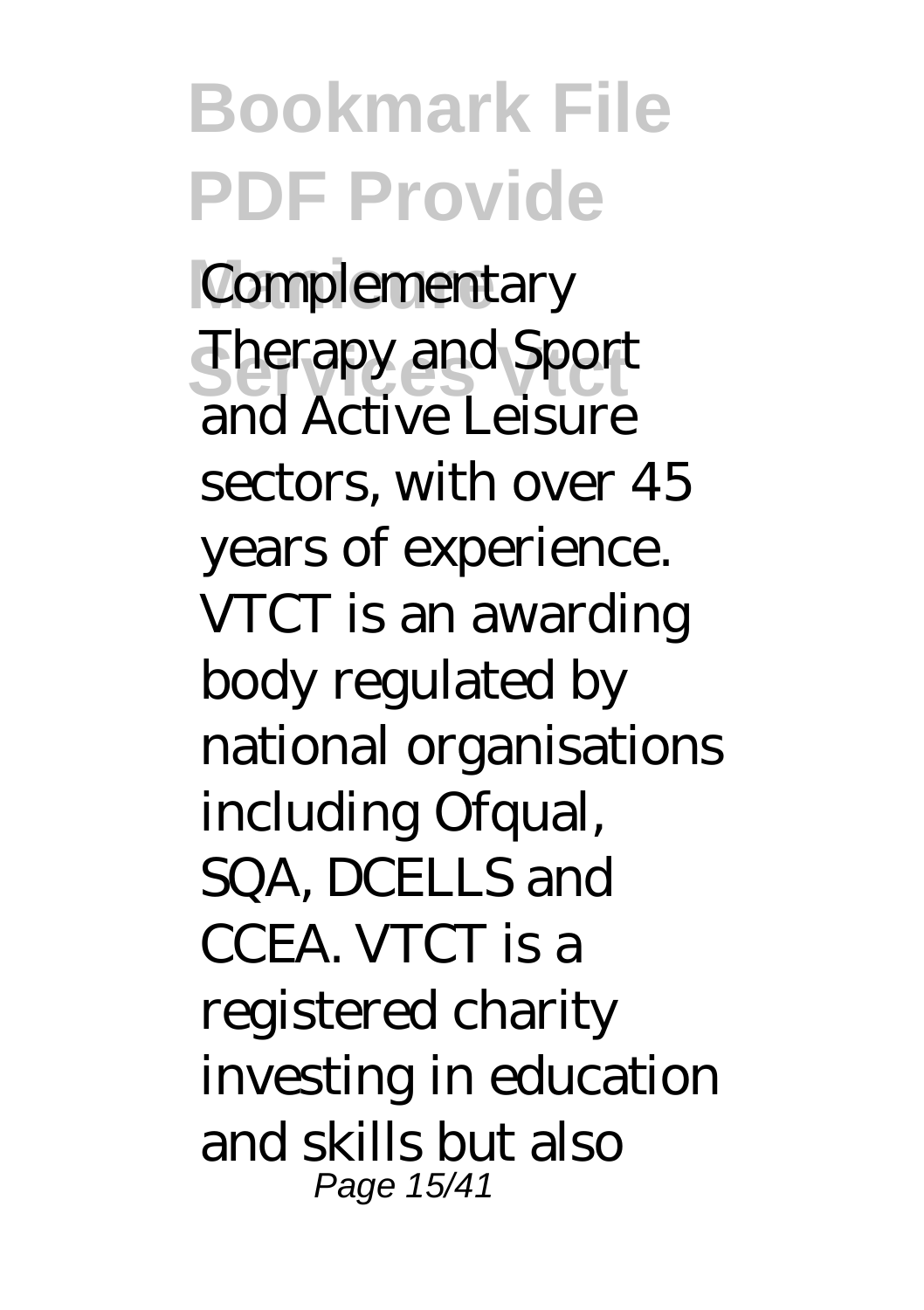**Bookmark File PDF Provide** giving to good causes in the area of facial disfigurement.

Provide manicure treatments - VTCT Provide manicure services 1. Be able to use safe and effective methods of working when providing manicure services 2. Be able to consult, Page 16/41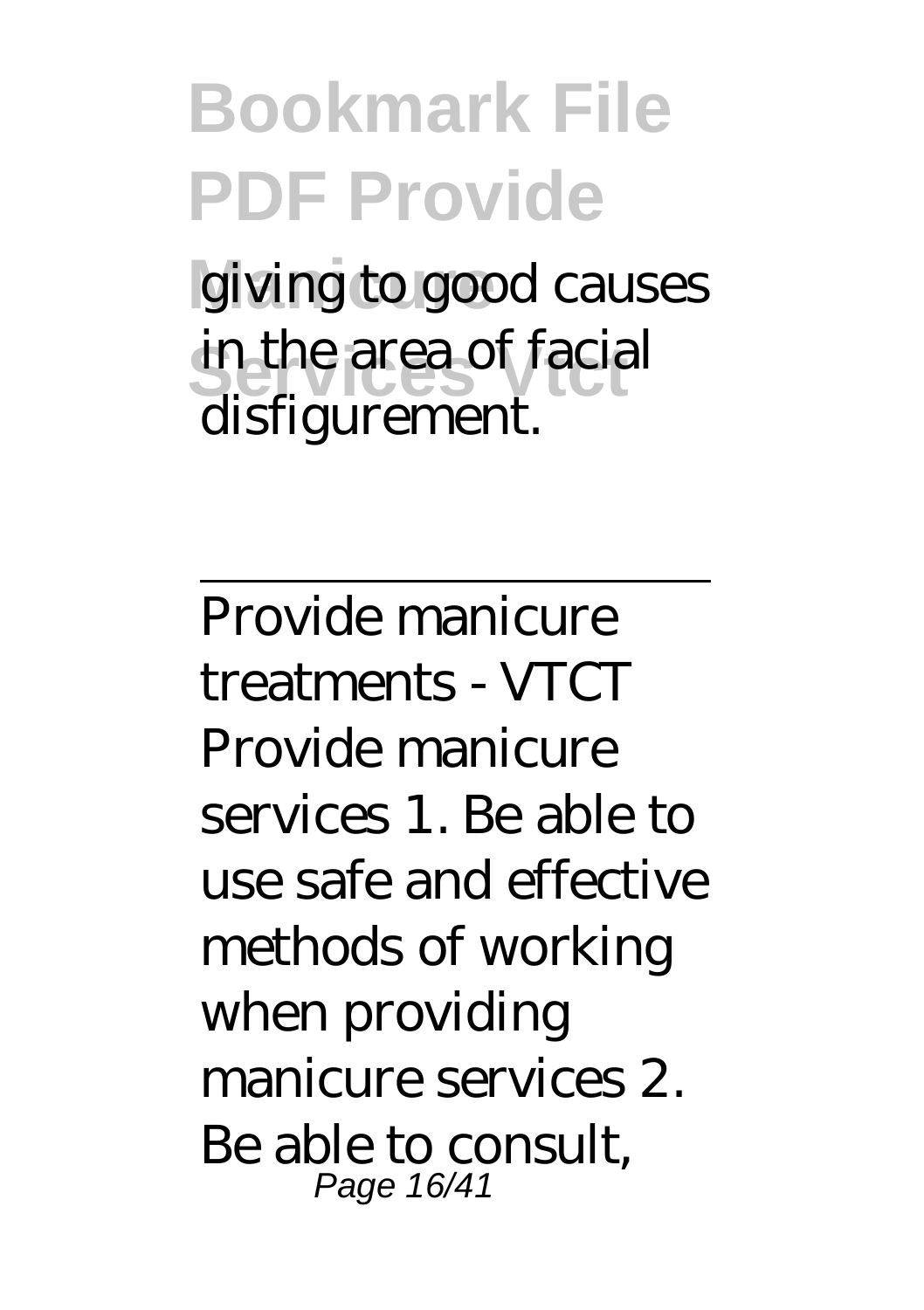**Bookmark File PDF Provide** plan and prepare for the service with clients 3. Be able to carry out manicure services 4. **Understand** organisational and legal requirements 5. Understand how to work safely and effectively when providing manicure services

Page 17/41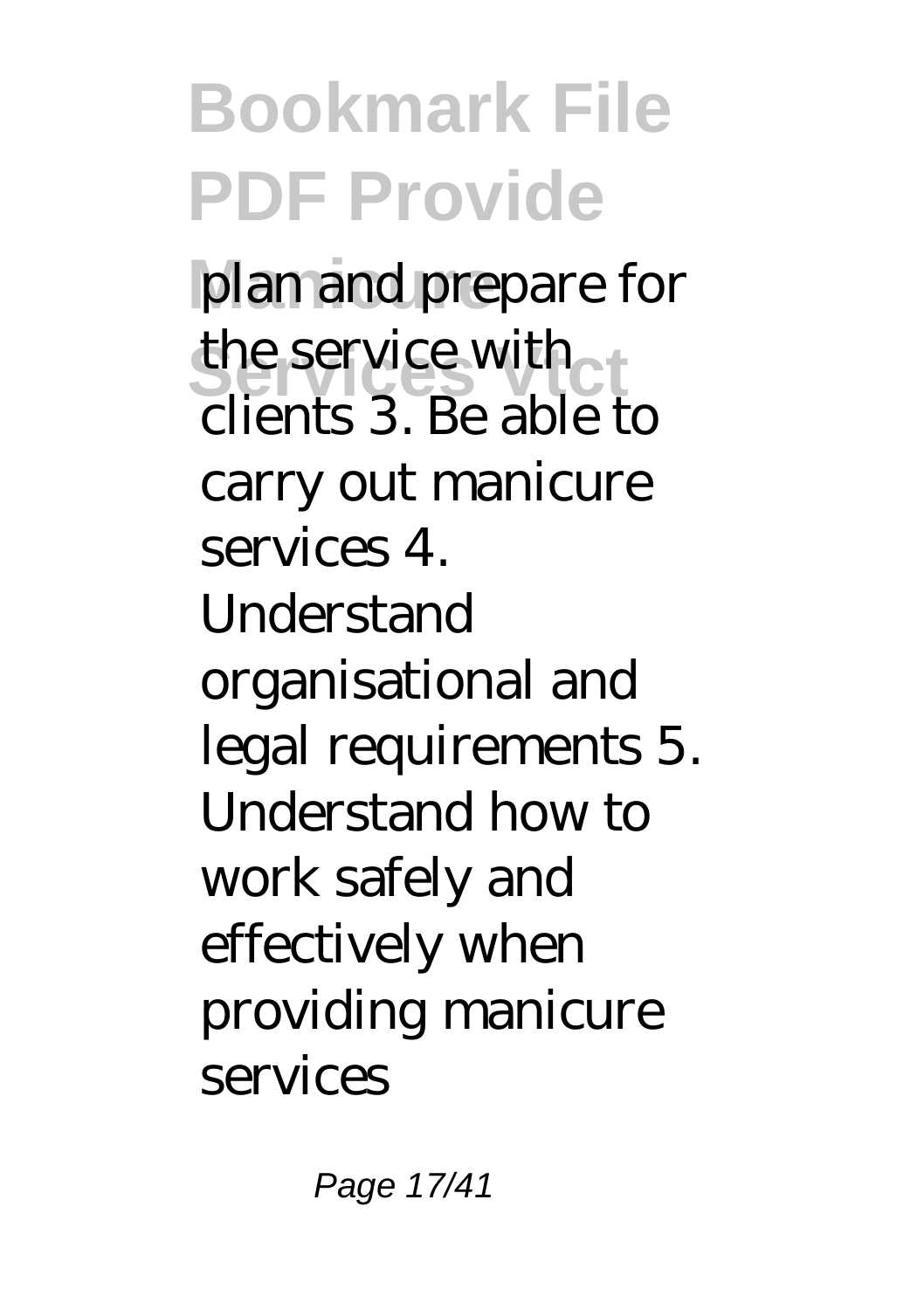**Bookmark File PDF Provide Manicure Services Vtct** VTCT Level 2 NVQ Award in Providing Manicure Services This qualification is about providing manicure services to clients. It covers consulting with the client, recognising any contraindications, preparing for the service and producing a service Page 18/41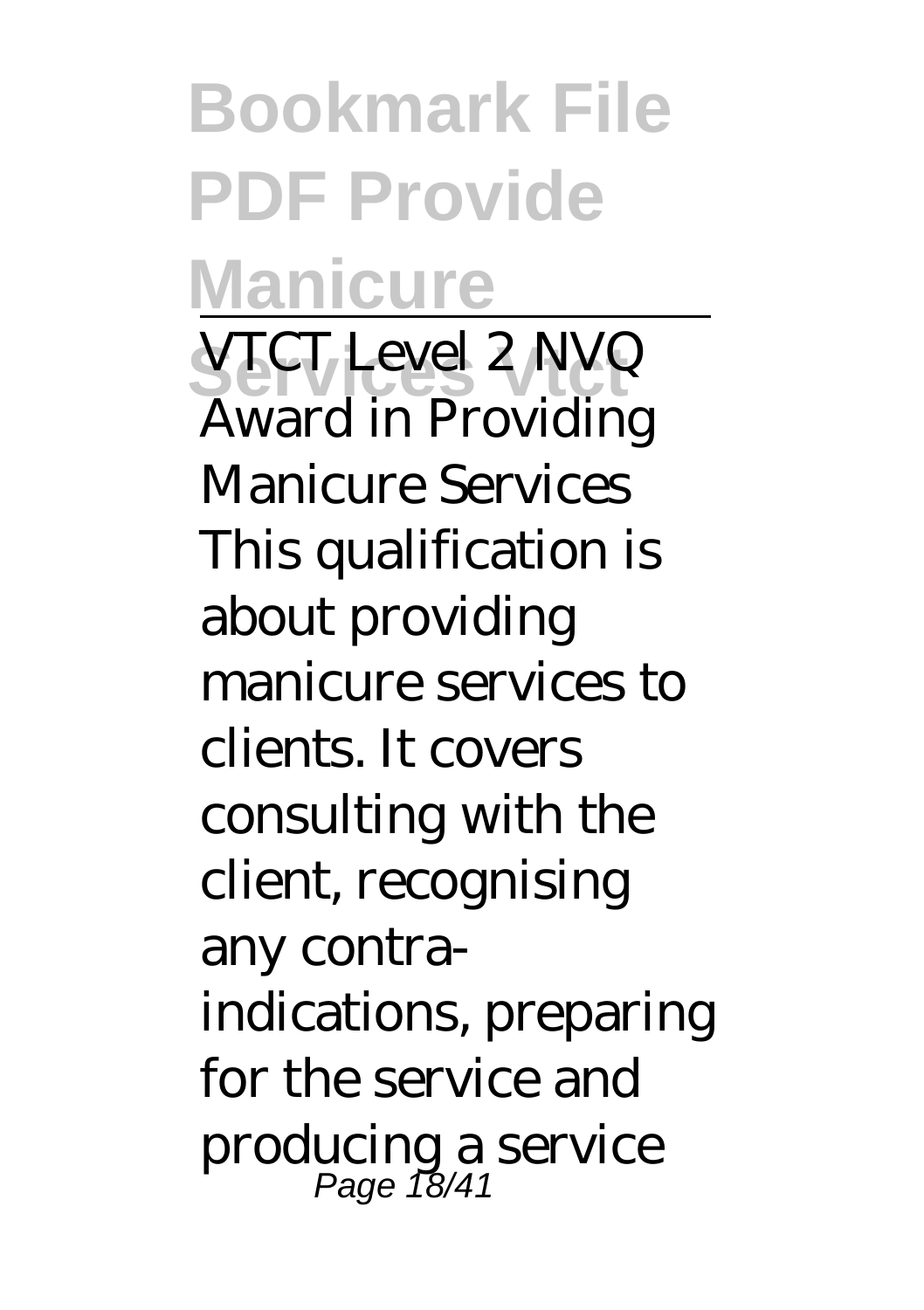#### **Bookmark File PDF Provide** plan. It also covers filing and buffing the nails, using skin and cuticle treatments, massaging the hand and lower arm and providing a suitable nail finish. To carry out this qualification you will need to maintain effective health, safety and hygiene throughout your work. Page 19/41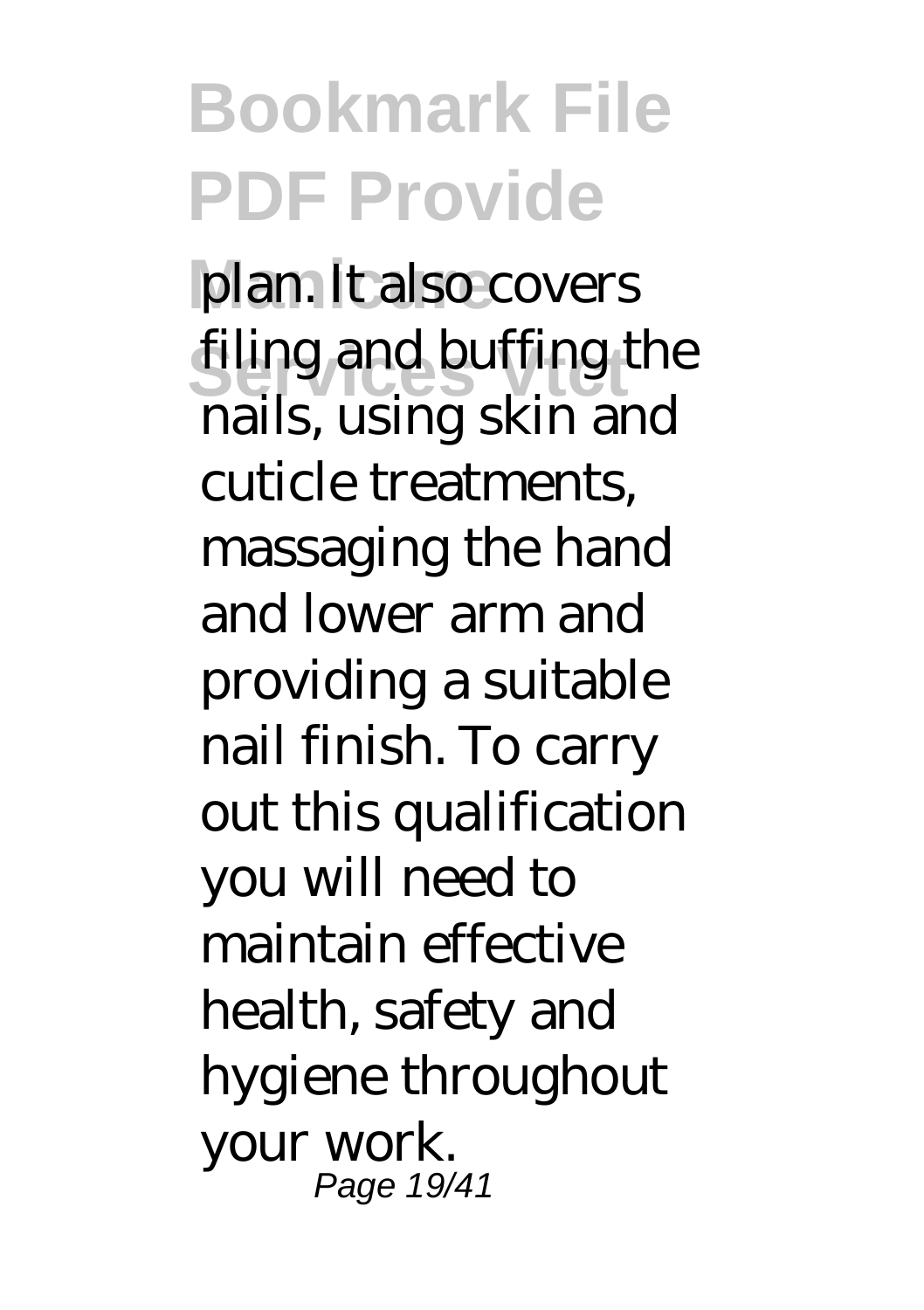**Bookmark File PDF Provide Manicure Services Vtct** VTCT Level 2 NVQ Award in Providing Manicure Services ... Provide Manicure Services Vtct Eventually, you will categorically discover a new experience and talent by spending more cash. nevertheless when? reach you believe that Page 20/41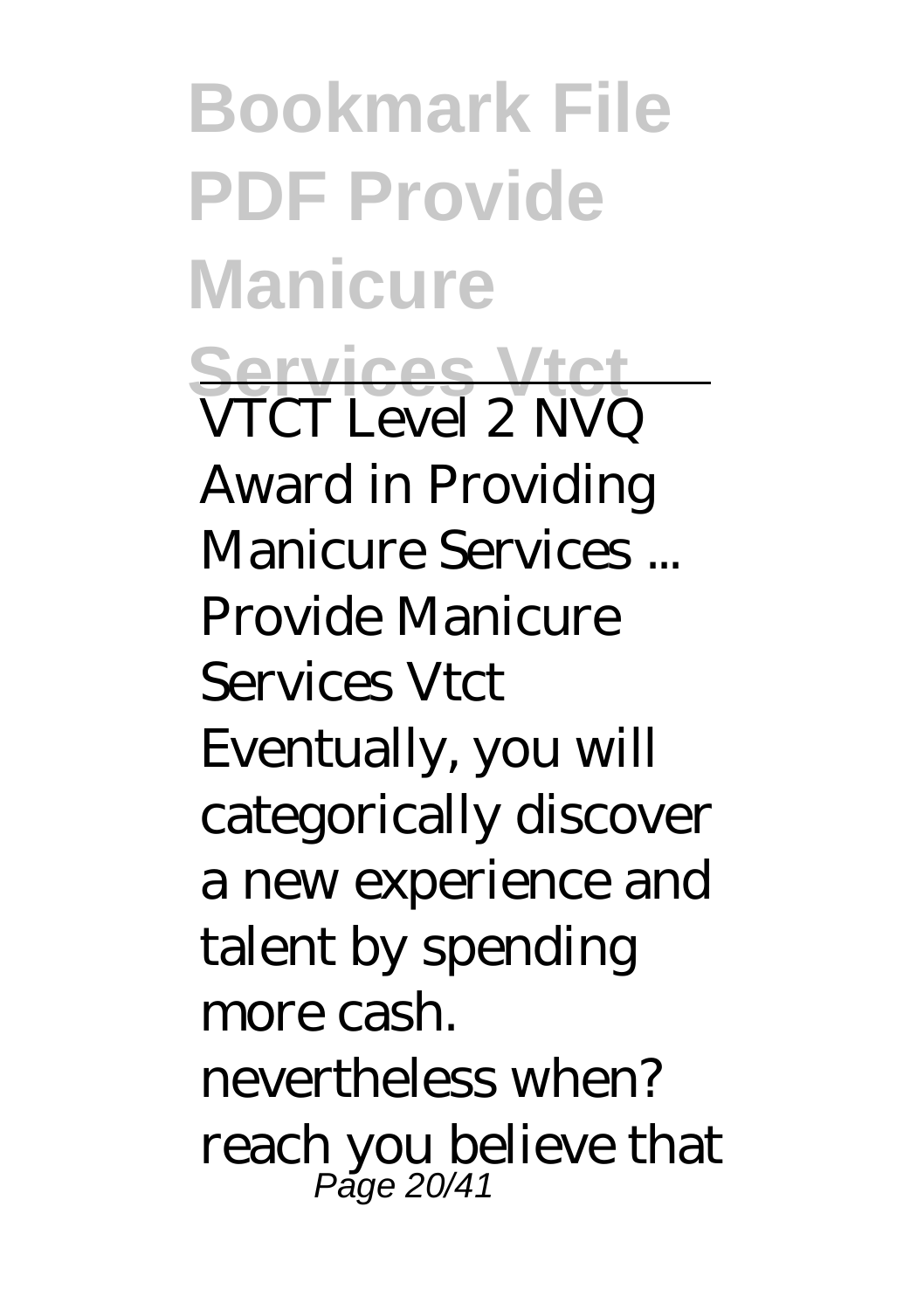**Bookmark File PDF Provide** you require to acquire those all needs taking into account having significantly cash?

Provide Manicure Services Vtct - downlo ad.truyenyy.com This unit is about providing manicure services to clients. It covers consulting Page 21/41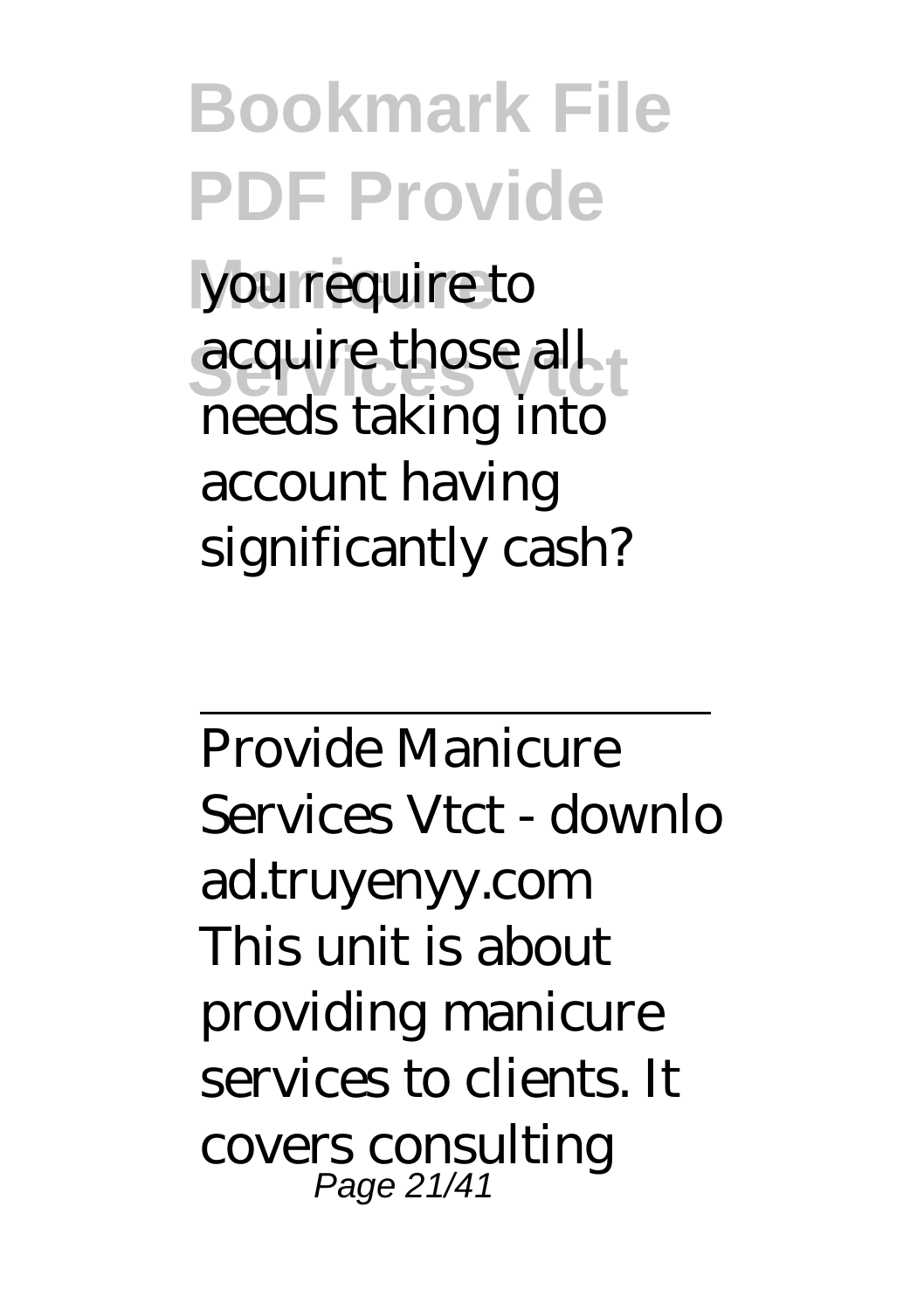**Bookmark File PDF Provide** with the client, recognising any contra-indications, preparing for the service and producing a service plan. It also covers filing and buffing the nails, using skin and cuticle treatments, massaging the hand and lower arm and providing a suitable nail finish. Page 22/41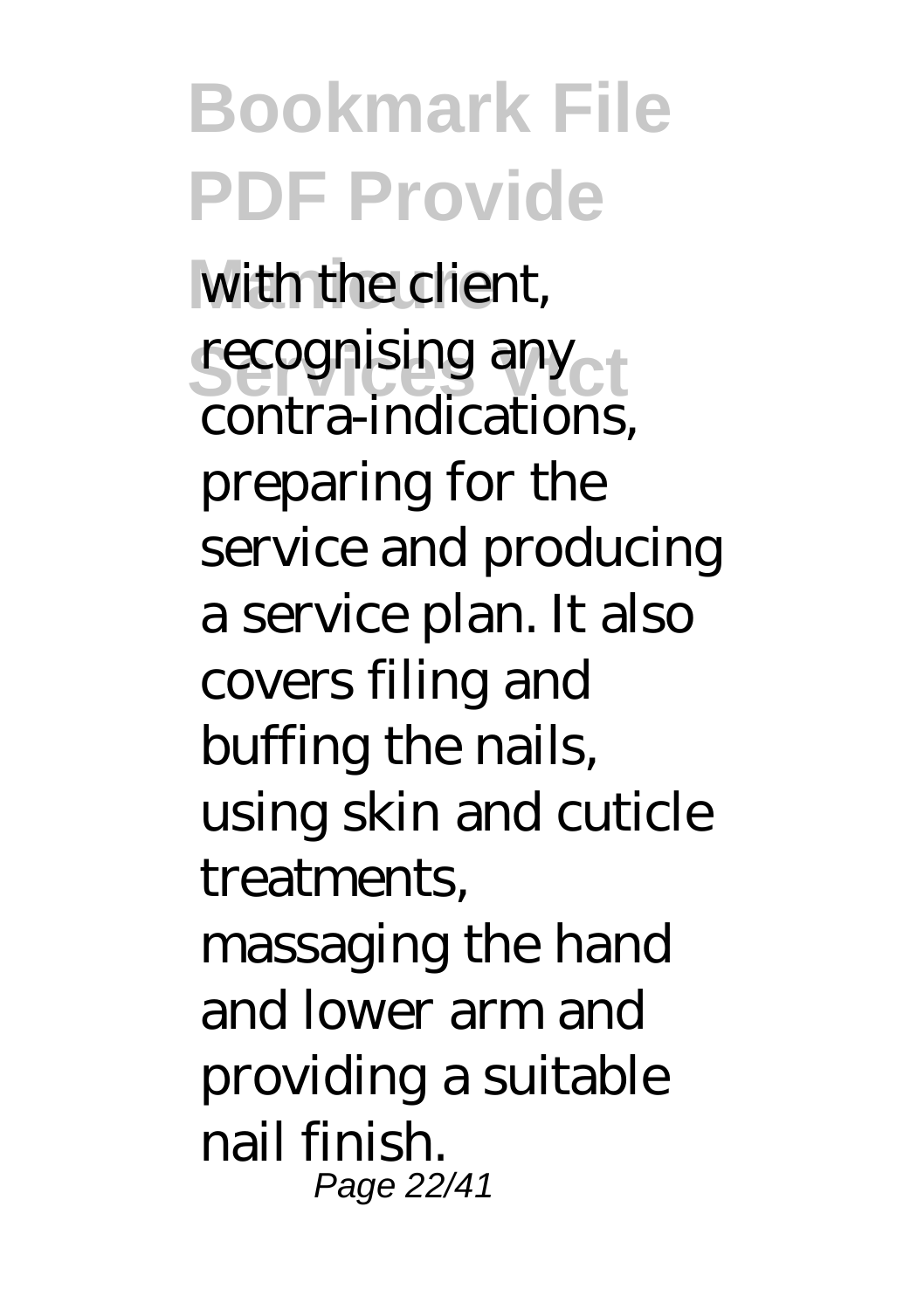**Bookmark File PDF Provide Manicure Services Vtct** FREE\* VTCT NVQ LEVEL 2 DIPLOMA IN NAIL SERVICES - Candor ... VTCT Level 2 Certificate in Nail Treatments:  $AB20114$ 500/8915/8: VTCT Level 2 Certificate in Nail Technology: AB20117: Page 23/41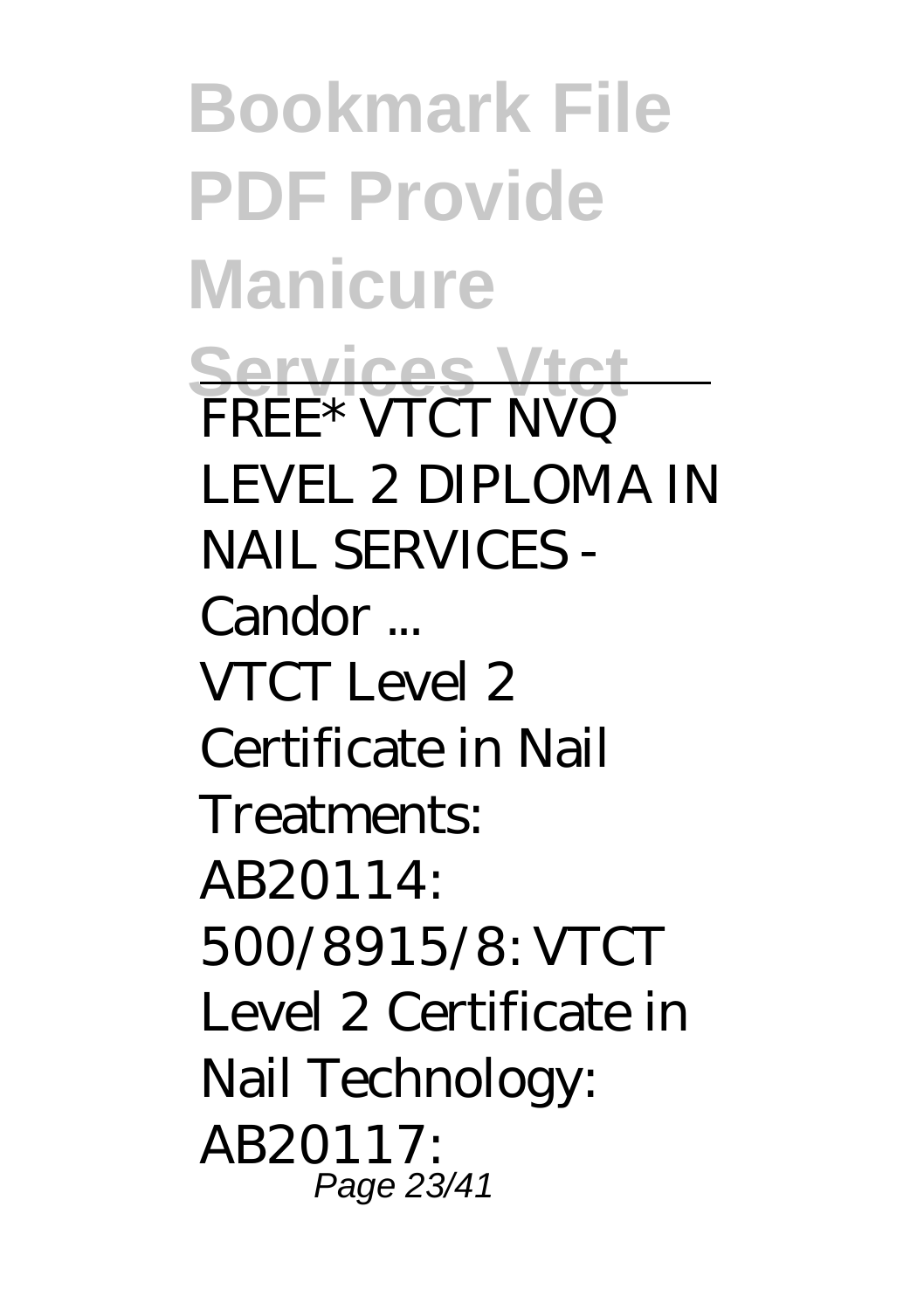**Bookmark File PDF Provide Manicure** 500/8882/8: VTCT Level 2 Award in Nail Art: AB20120: 500/8968/7: VTCT Level 2 Certificate in Beauty Specialist Techniques: AB20178: 500/9607/2: VTCT Level 2 Diploma in Beauty Services: AB20182: 500/9127/X: VTCT Level  $2<sub>...</sub>$ Page 24/41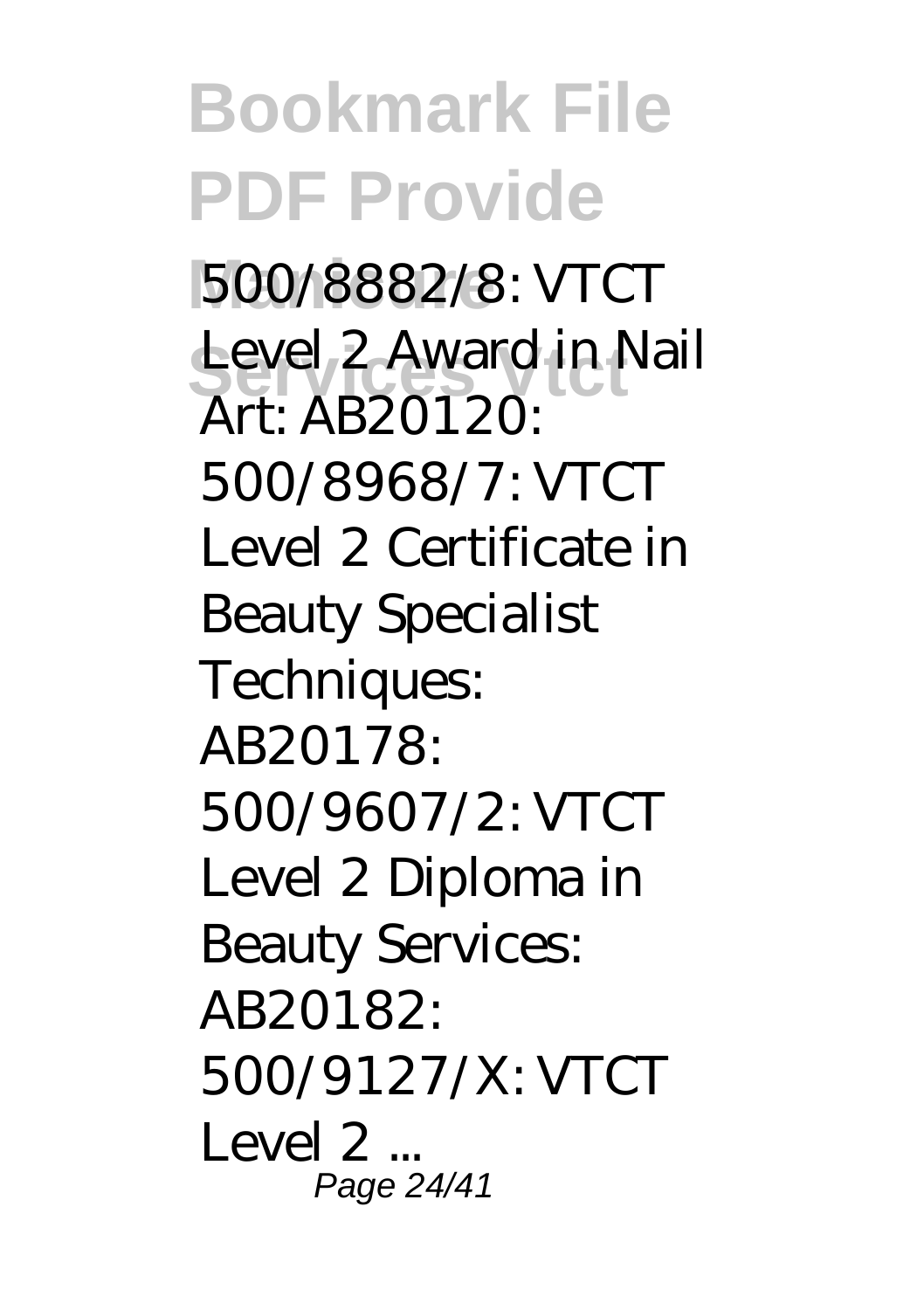**Bookmark File PDF Provide Manicure Services Vtct** Provide nail art - **VTCT** UV20470 – Provide Manicure Treatments Chelsey Darlington Outcome 1 f) Describe salon requirements for preparing yourself, the client and work area ... client should be close to us in order Page 25/41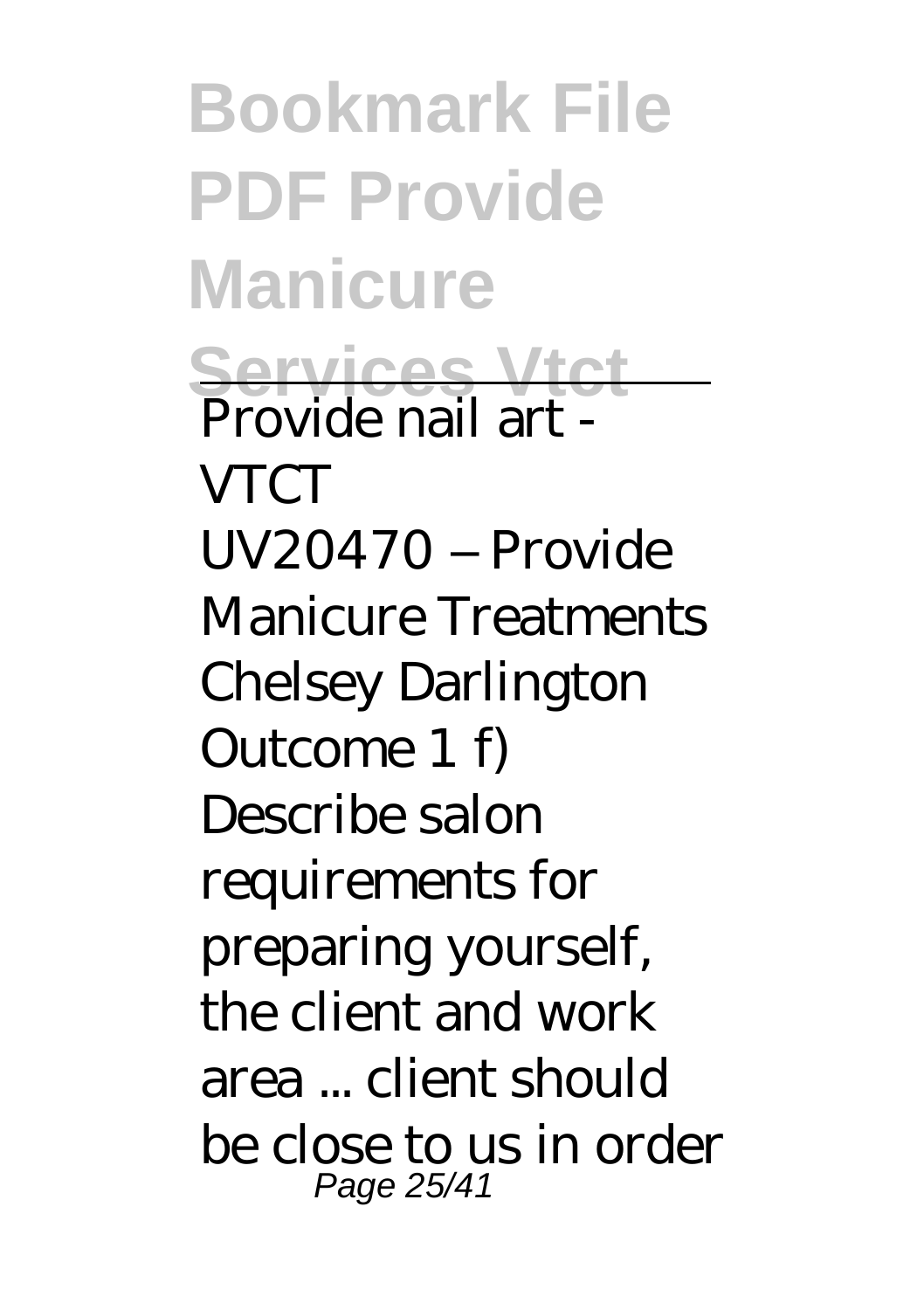**Bookmark File PDF Provide** to provide an effective service but we should not ... provide pain relief, improve grip and increase strength. Also helps with Arthritis and cramping ...

UV20470 Provide Manicure Treatments Chelsey Darlington Page 26/41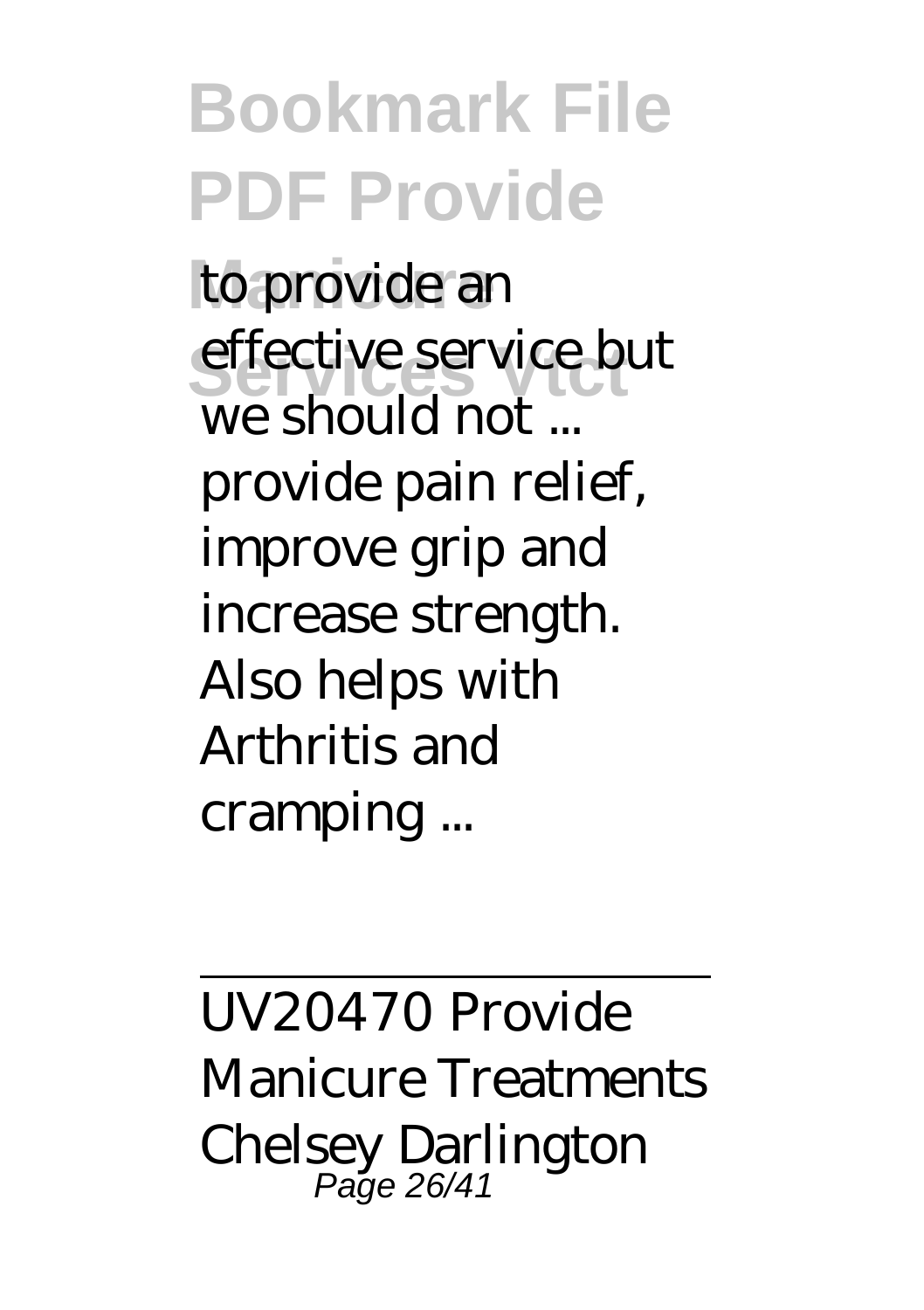**Bookmark File PDF Provide** UV20470 Provide **Manicure Treatments**<br>SECTION E **UN2047**C SECTION 5 UV20470 Provide manicure treatments assignment  $3 \nvert P$  a g e 2. Provide a description of the different consultation techniques, listed below, used to identify treatment objectives. (h) Visual: Examine the client's Page 27/41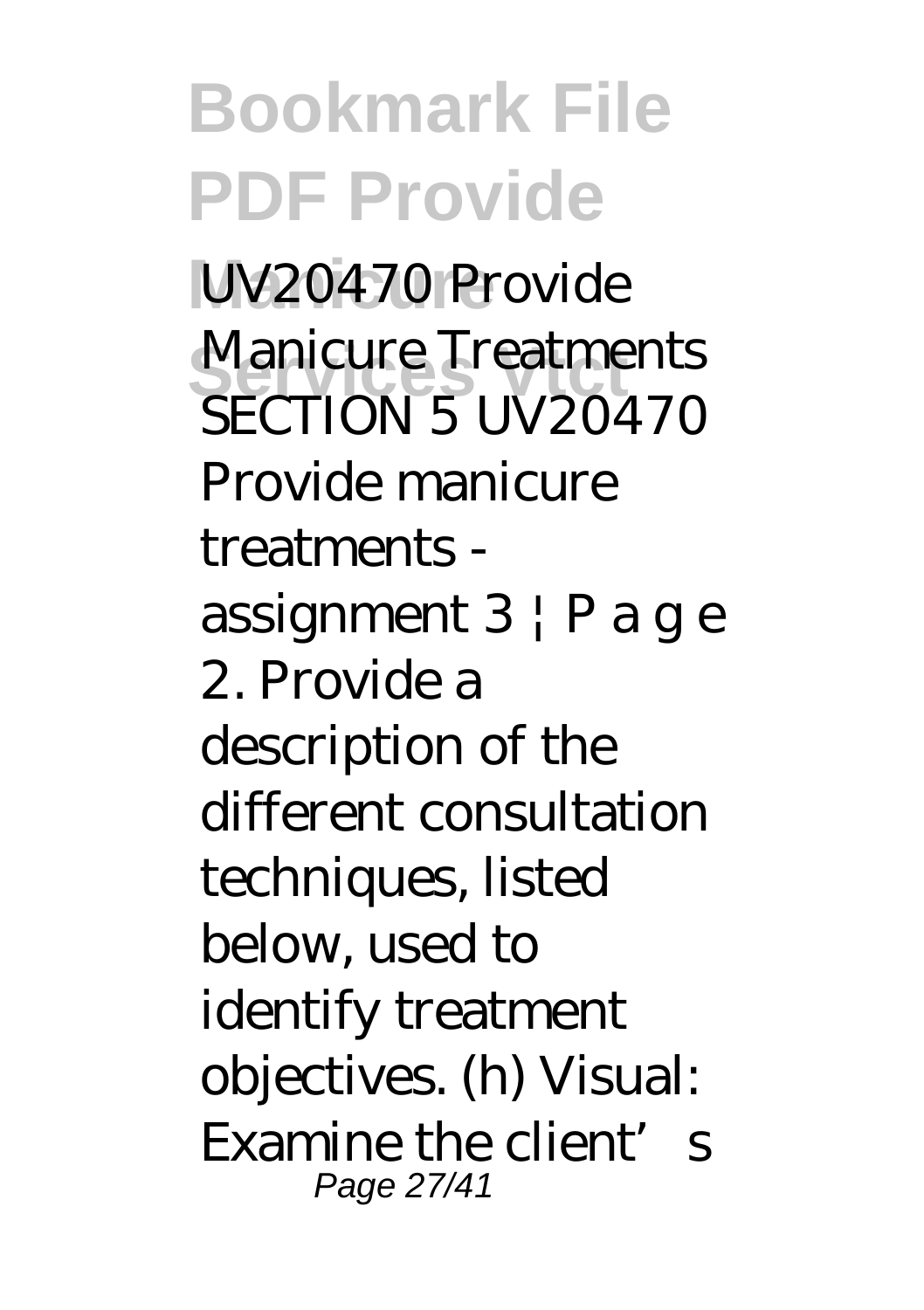#### **Bookmark File PDF Provide** nails and discuss the products we intend to use. Manual: A consultation form should be filled in for each client so that all relevant ...

UV20470 MANICURE.pdf - UV20470 Provide Manicure Treatments

Page 28/41

...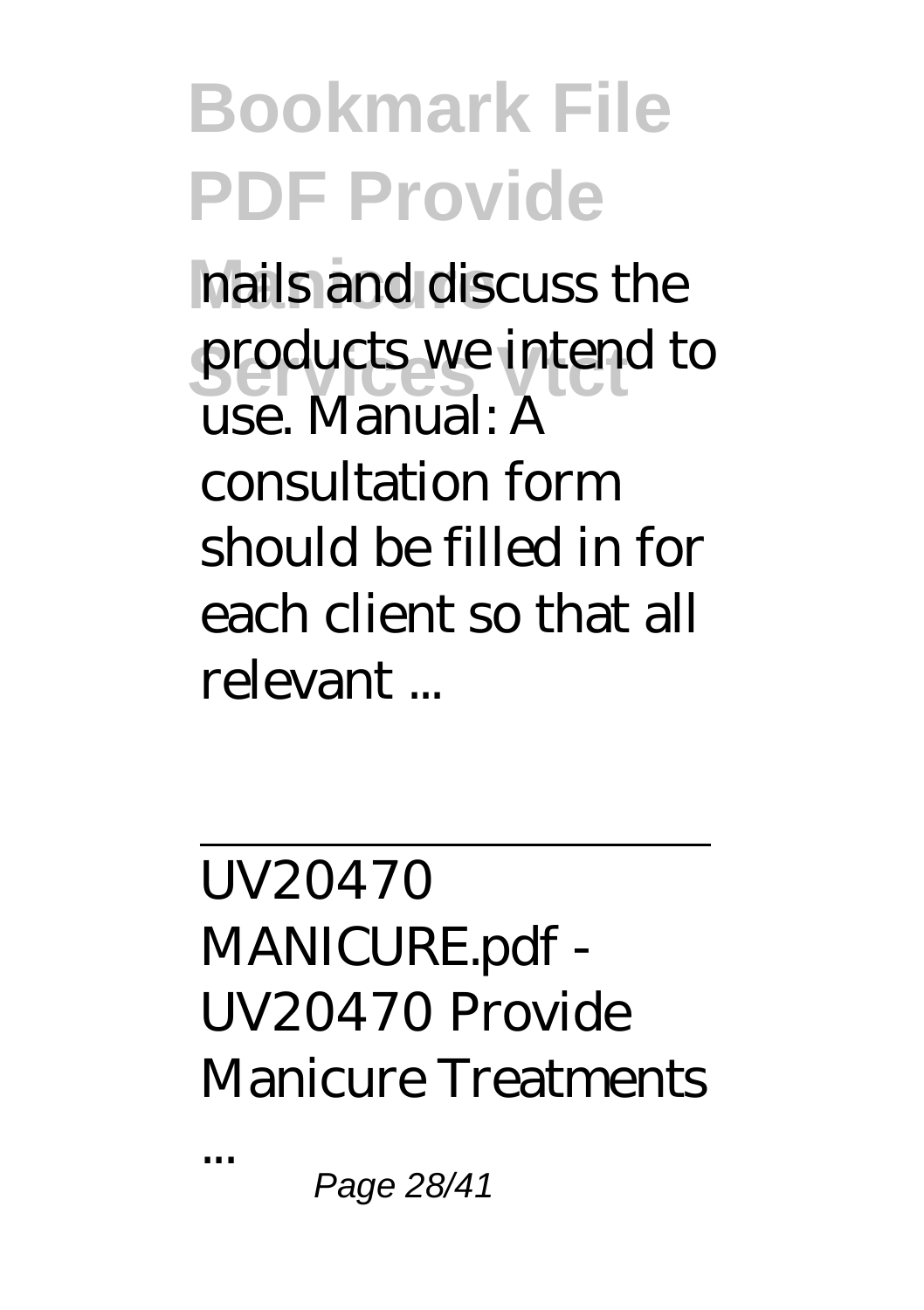**Bookmark File PDF Provide VTCT** Level 2 NVQ **Combined Award in** Providing Manicure & Pedicure Services £ 475.00 This is a combined qualification providing both manicure and pedicure services to clients.

# VTCT Level 2 NVQ Page 29/41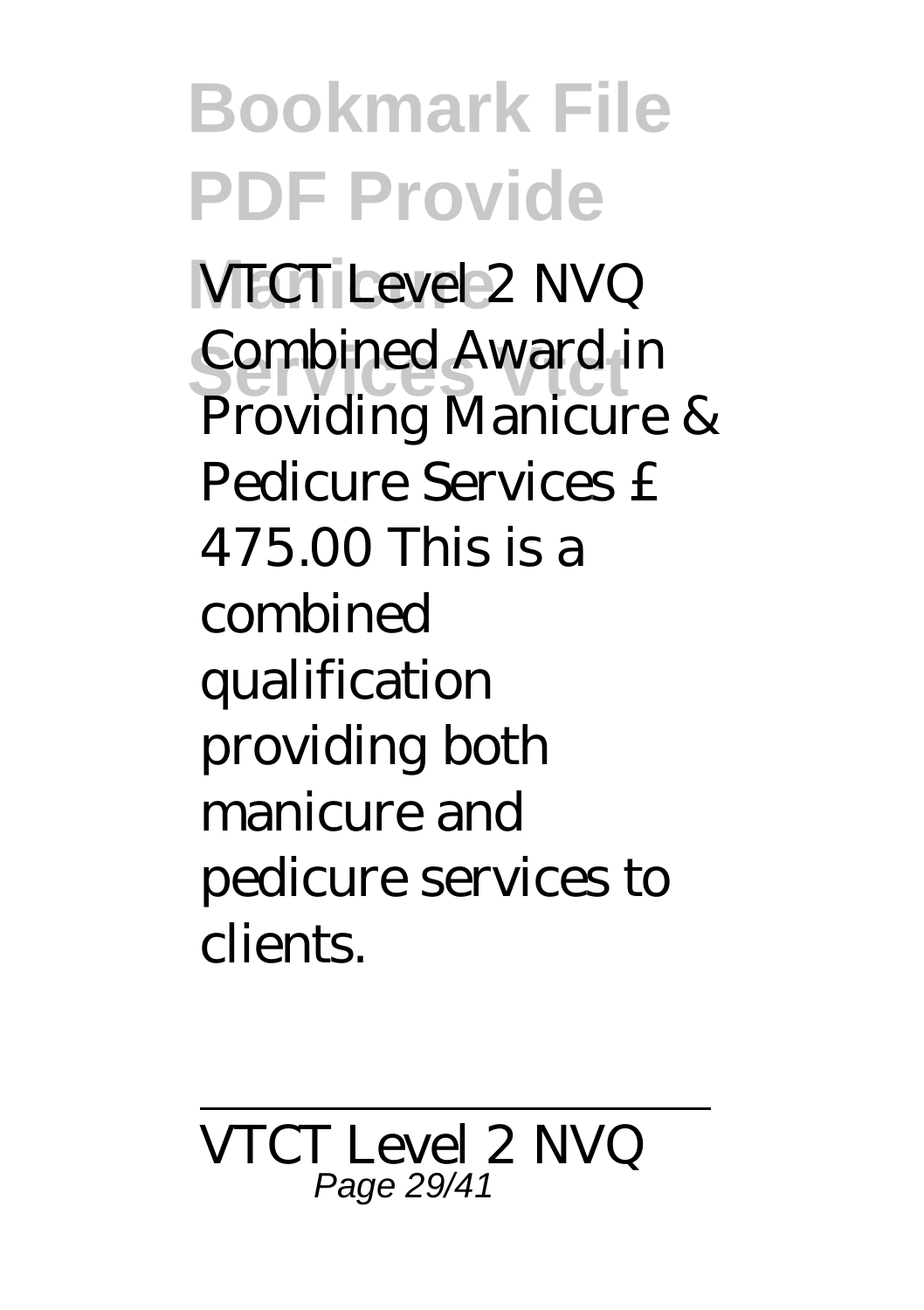# **Bookmark File PDF Provide**

**Combined Award in** Providing Manicure ...<br>ManiCaus hyperspail ManiCare brings nail & beauty service to homes, hospitals, offices and bedsides. We donate 10% of our profits to charities for children and adults in need. 862-305-0112 kate@mani-care.com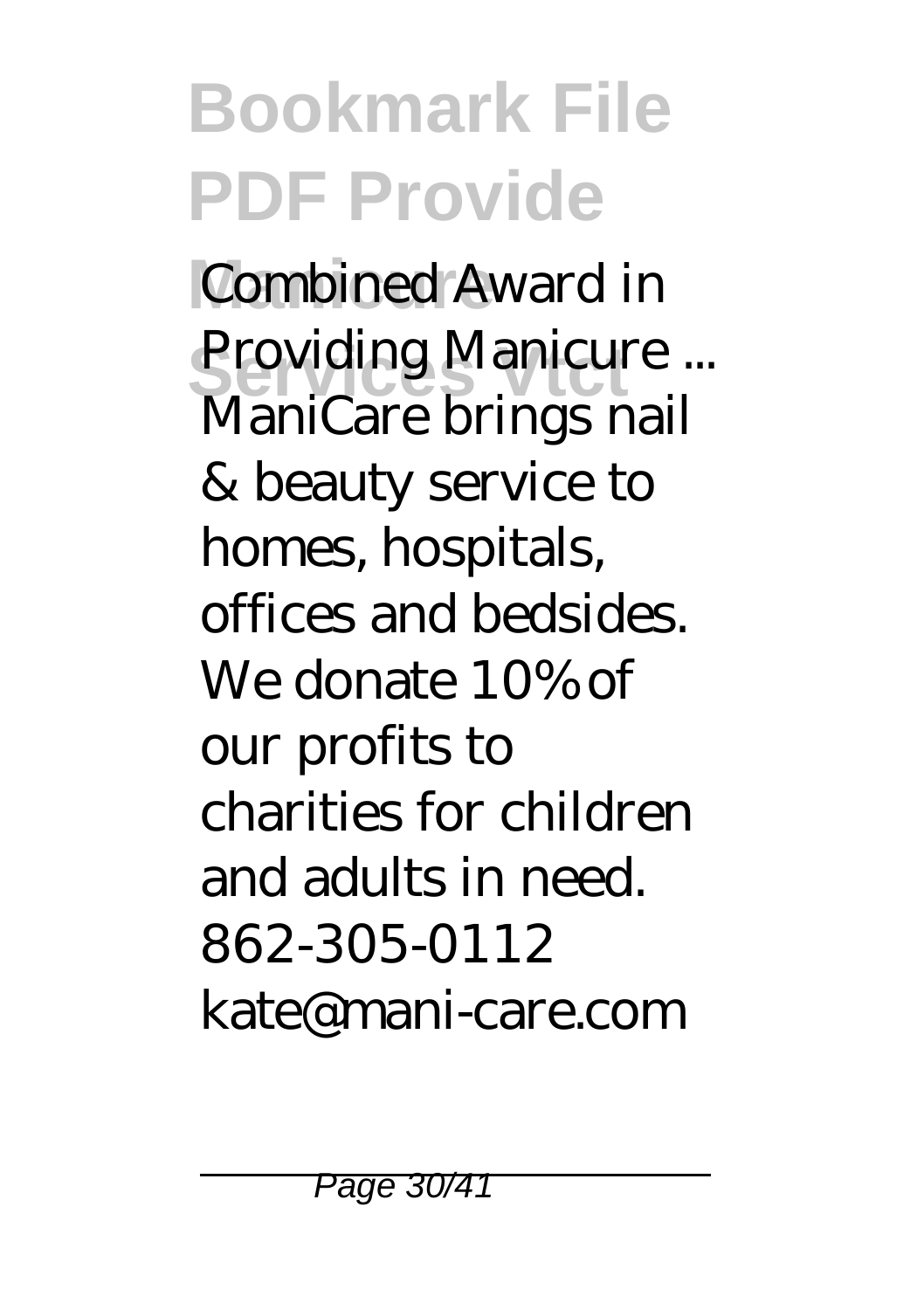## **Bookmark File PDF Provide**

ManiCare<sup>1</sup> The Manicare To Show You Care

• Circular

movements on the sole of the foot using thumb or index finger – This can provide pain relief, improve grip and increase strength. Also helps with Arthritis and cramping. Loosens tight muscles and Page 31/41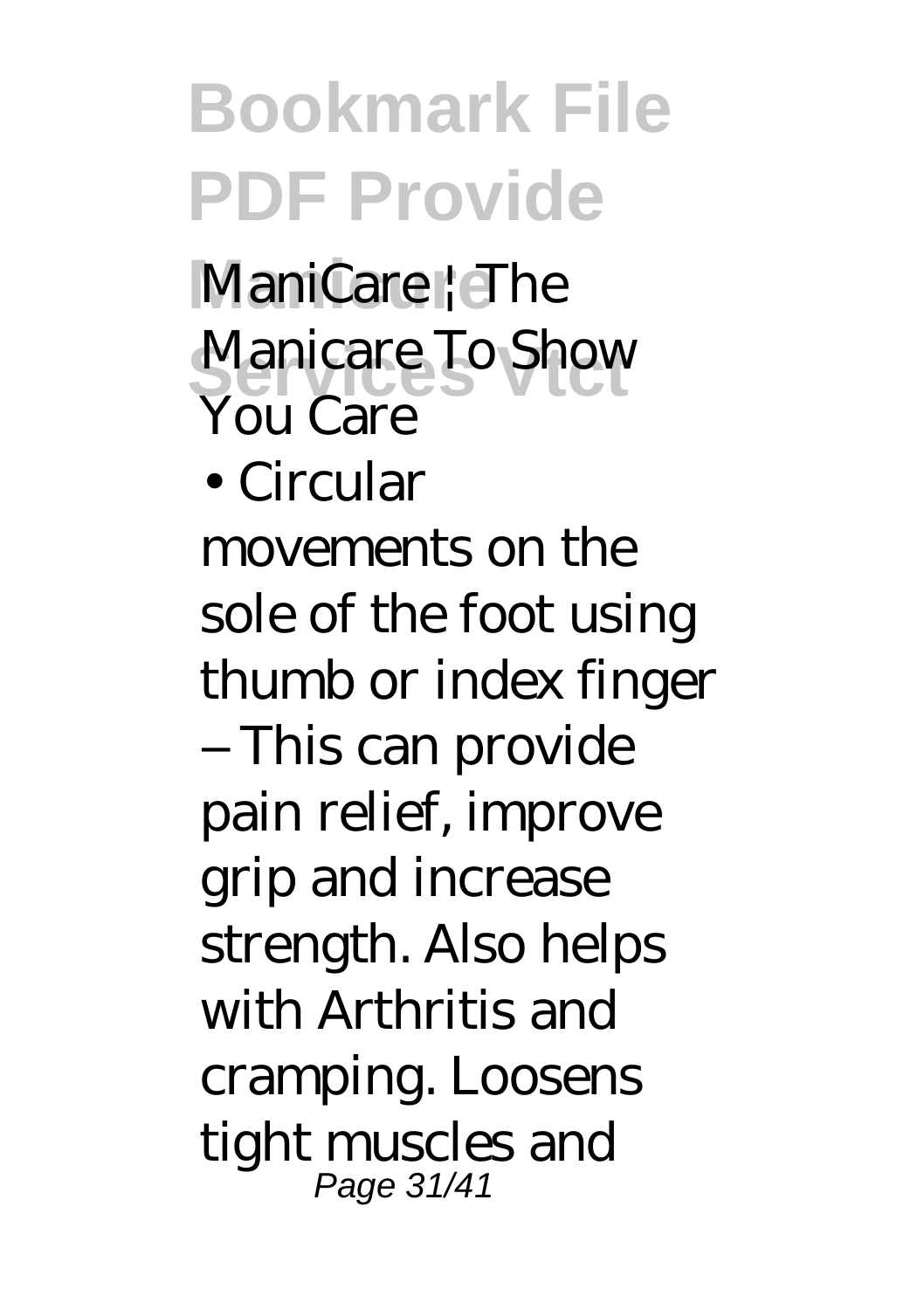**Bookmark File PDF Provide** increases range of motion. • Gently pull each toe – Improves circulation and brings more nutrients to the toes.

UV20471 - Provide Pedicure Treatments Find the best Manicure and Pedicure Services near you on Yelp - see Page 32/41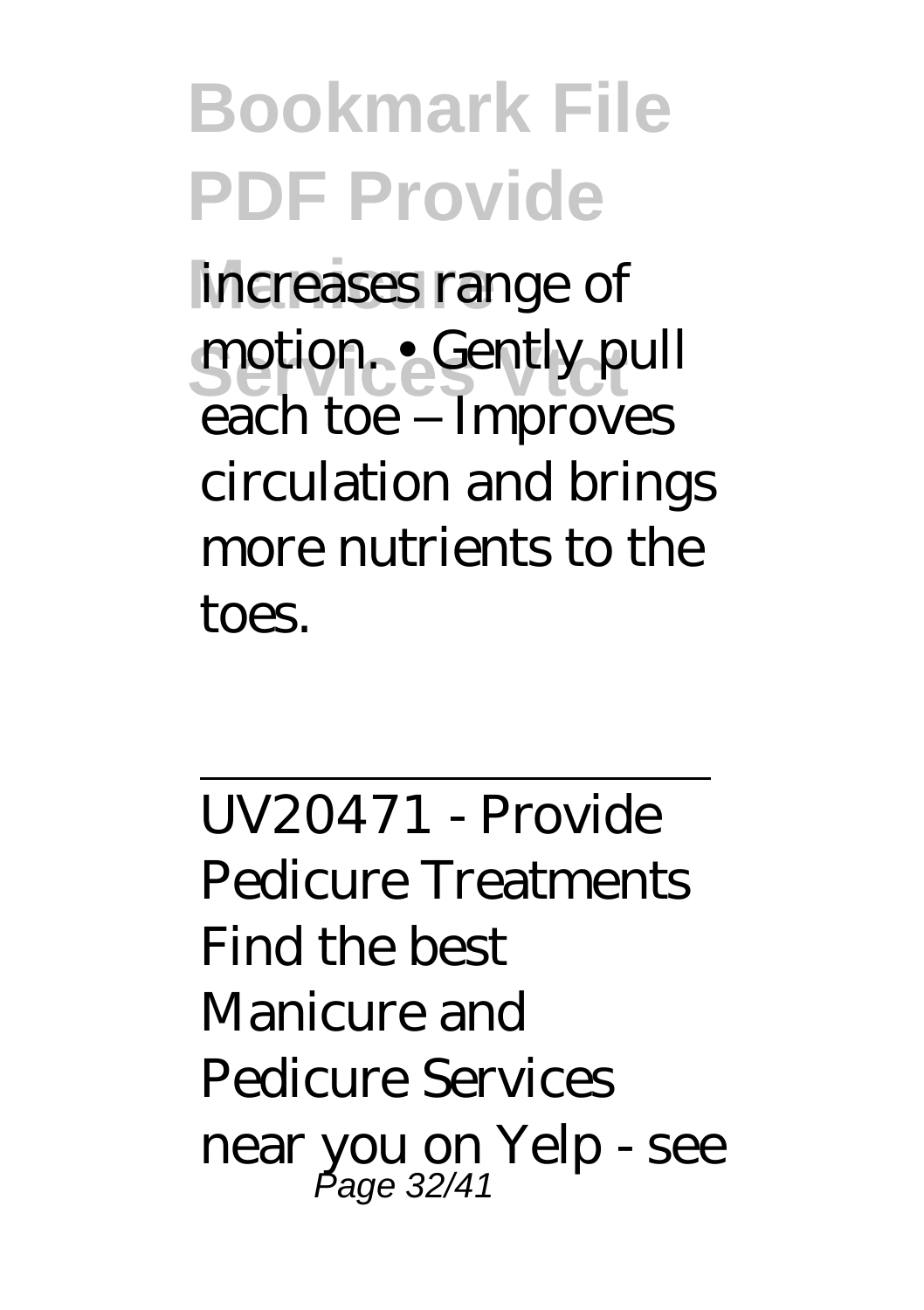**Bookmark File PDF Provide Manicure** all Manicure and Pedicure Services open now. Explore other popular Beauty & Spas near you from over 7 million businesses with over 142 million reviews and opinions from Yelpers.

Best Manicure and Pedicure Services Page 33/41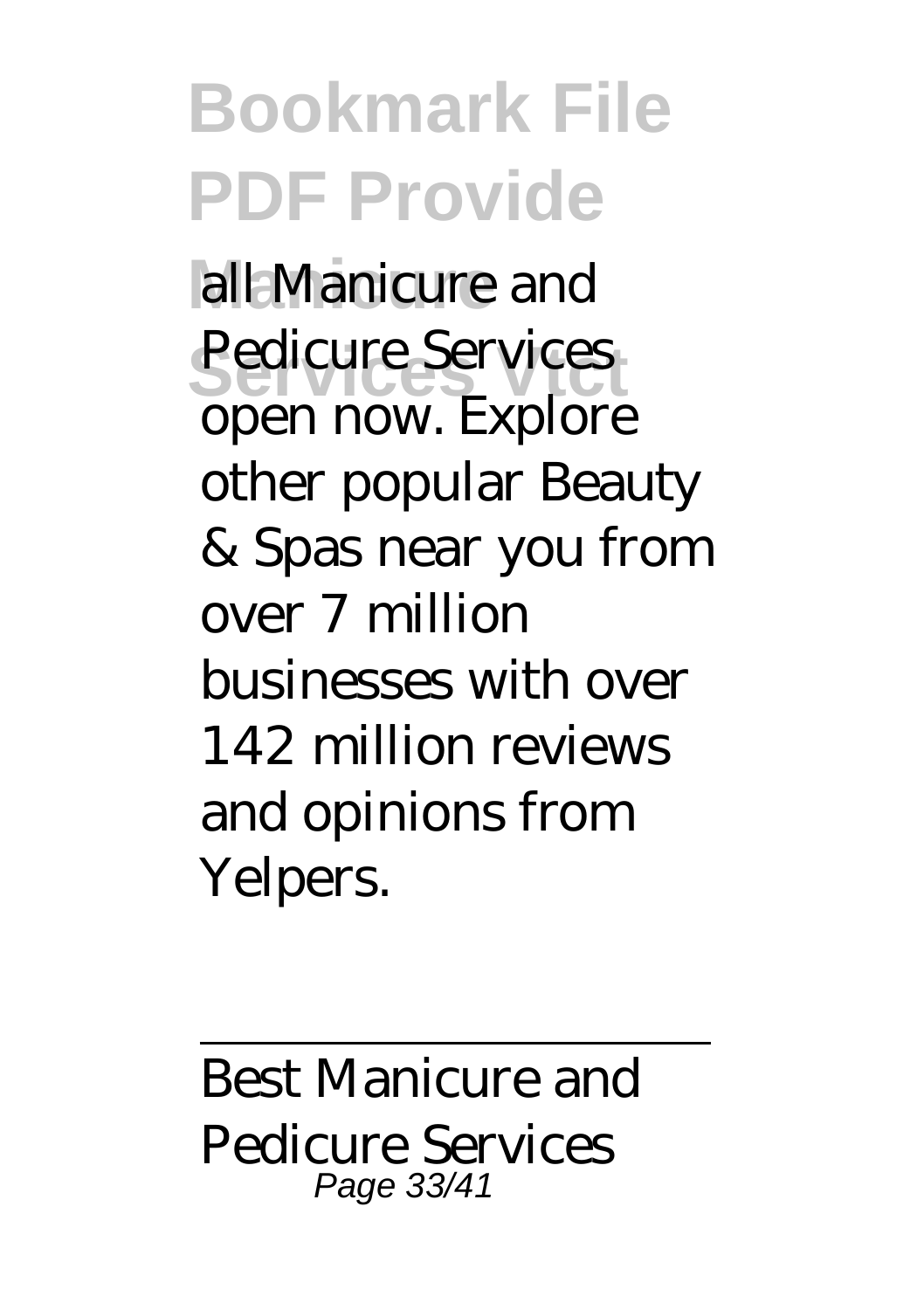**Bookmark File PDF Provide** Near Me - December **Services Vtct** ... provide manicure services vtct is available in our digital library an online access to it is set as public so you can download it instantly. Our book servers saves in multiple countries, allowing you to get the most less latency Page 34/41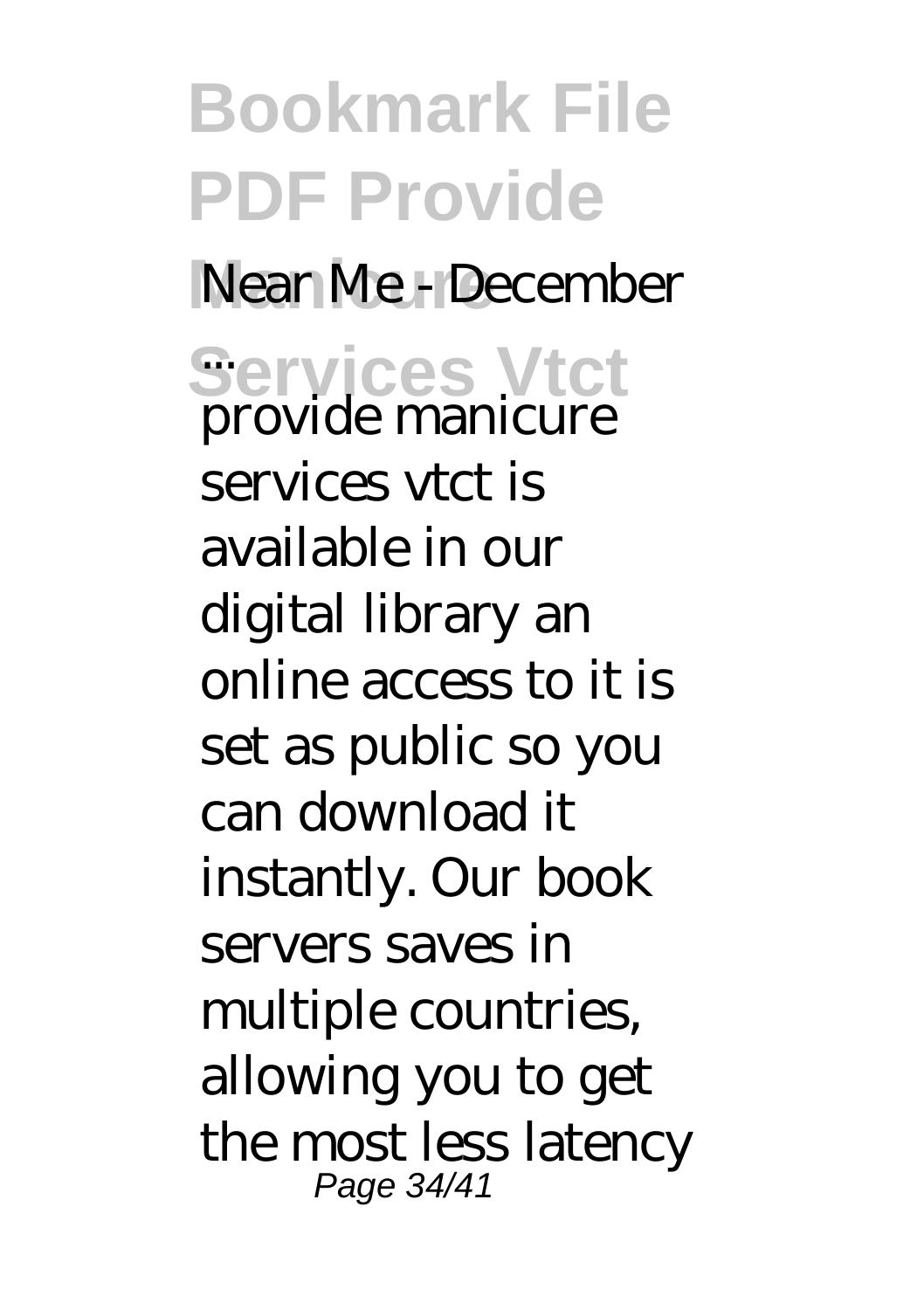### **Bookmark File PDF Provide**

time to download any of our books like this one. Kindly say, the provide manicure services vtct is universally compatible with any devices to read

Provide Manicure Services Vtct remaxvn.com PROVIDE MANICURE Page 35/41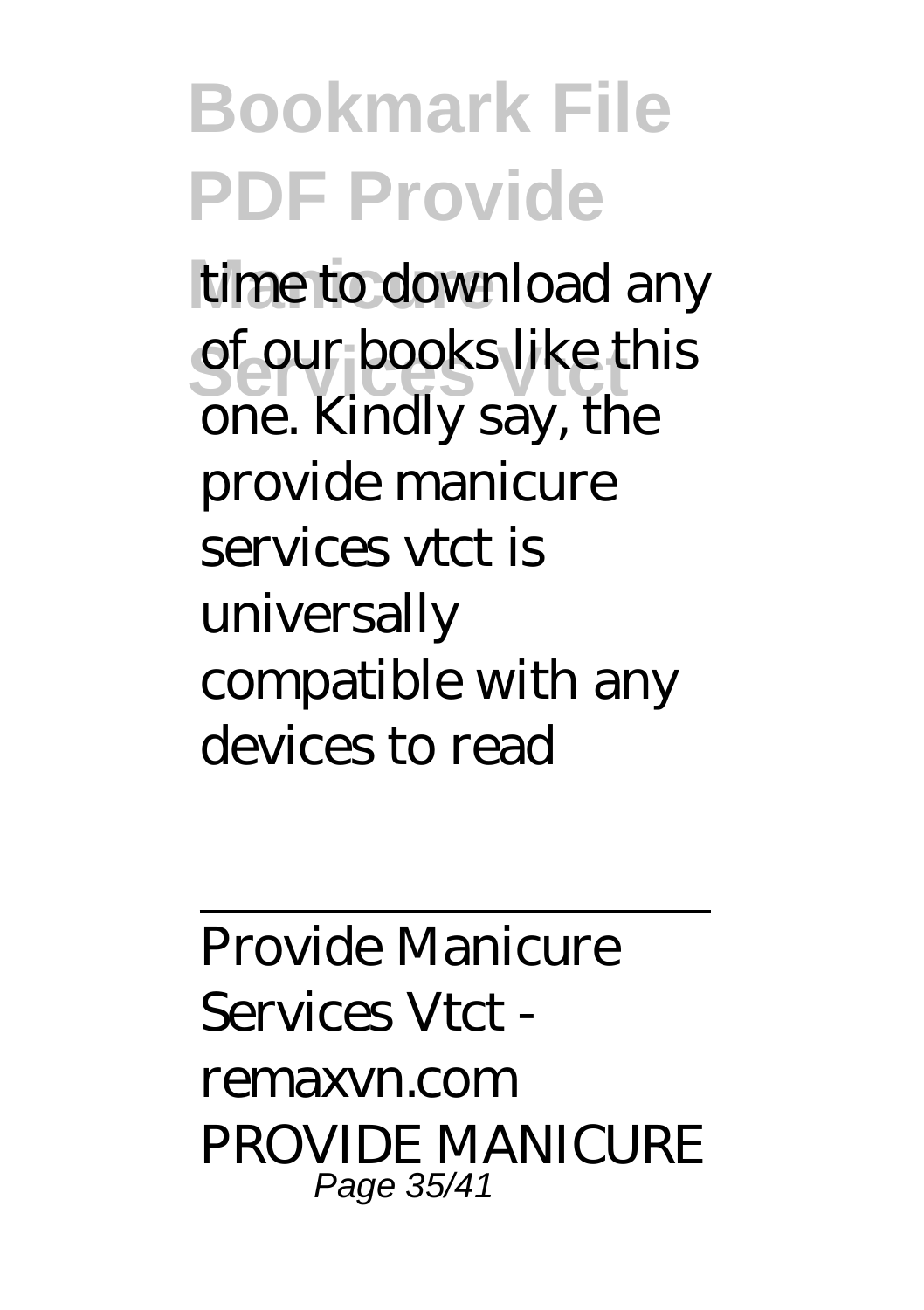### **Bookmark File PDF Provide**

**SERVICES**. Be able to use safe and effective methods of working when providing manicure services; Be able to consult, plan and prepare for the services with clients: Be able to carry out manicure services; **Understand** organisational and legal requirements; Understand how to Page 36/41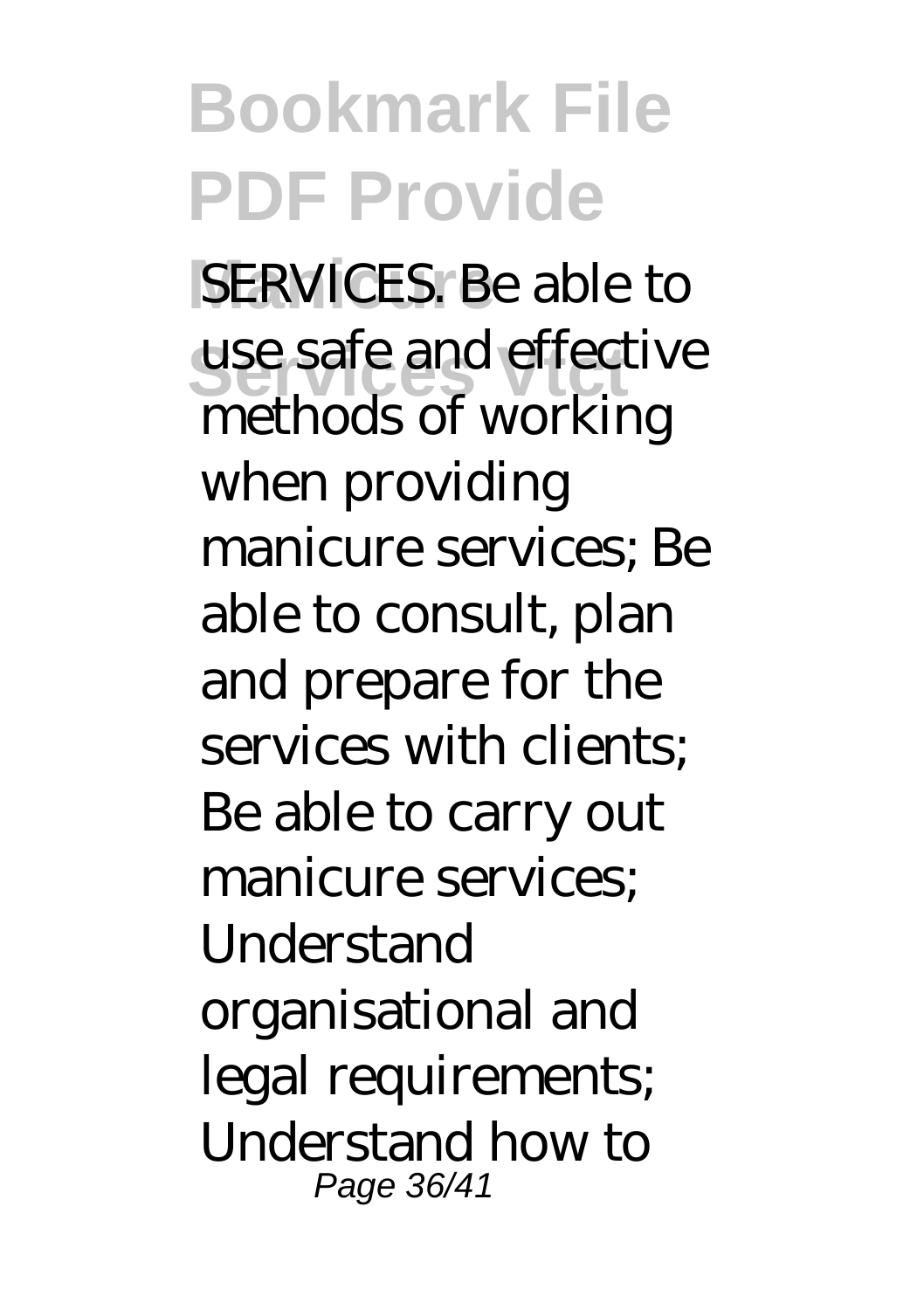**Bookmark File PDF Provide** work safely and effectively when providing manicure services

Diamond Beauty Training Academy - VTCT Courses A year ago, Arian launched ManiCare, a Manhattan-based mobile nail service that caters to people Page 37/41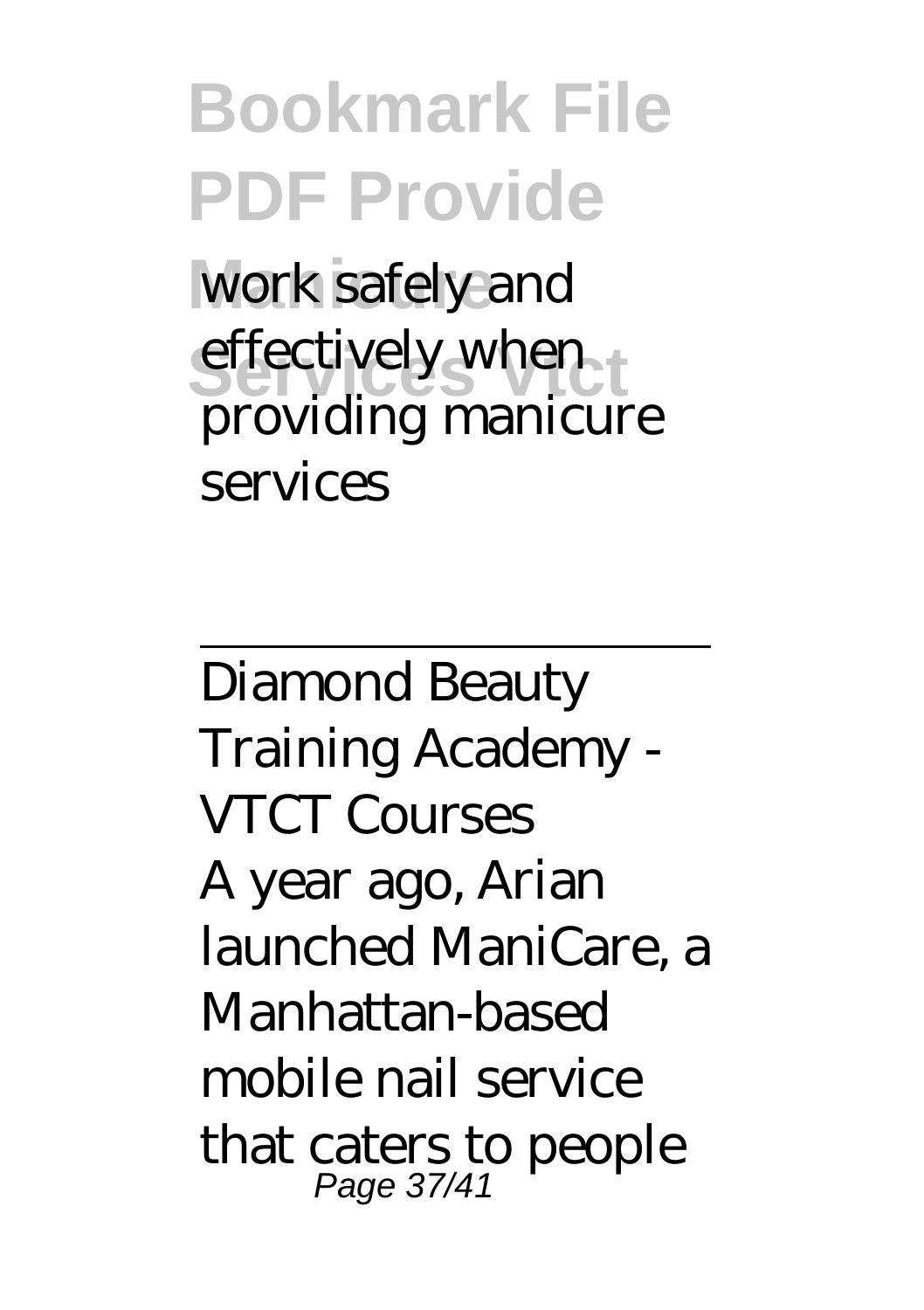**Bookmark File PDF Provide** who are hospitalized or homebound. Arian, who works full-time as a marketing executive at Verizon

New York City entrepreneur nails it with ManiCare mobile

...

...

The VTCT Level 2 NVQ Diploma in Nail Page 38/41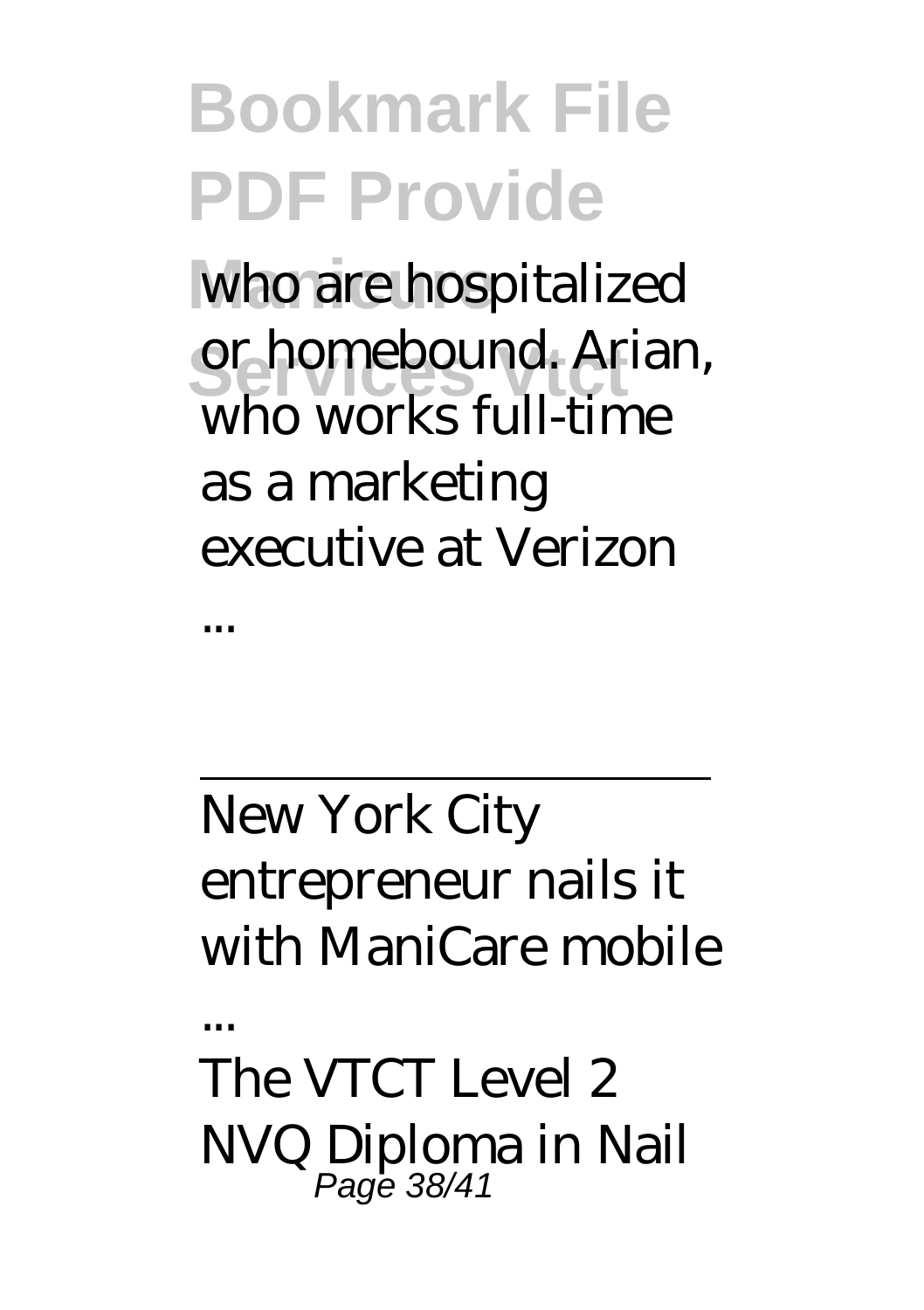**Bookmark File PDF Provide** Services is a substantial vocational qualification for learners seeking a career as an employed and/or selfemployed nail technician.

VTCT Courses | SJC Training Academy of Hair and Beauty Our goal is to provide Page 39/41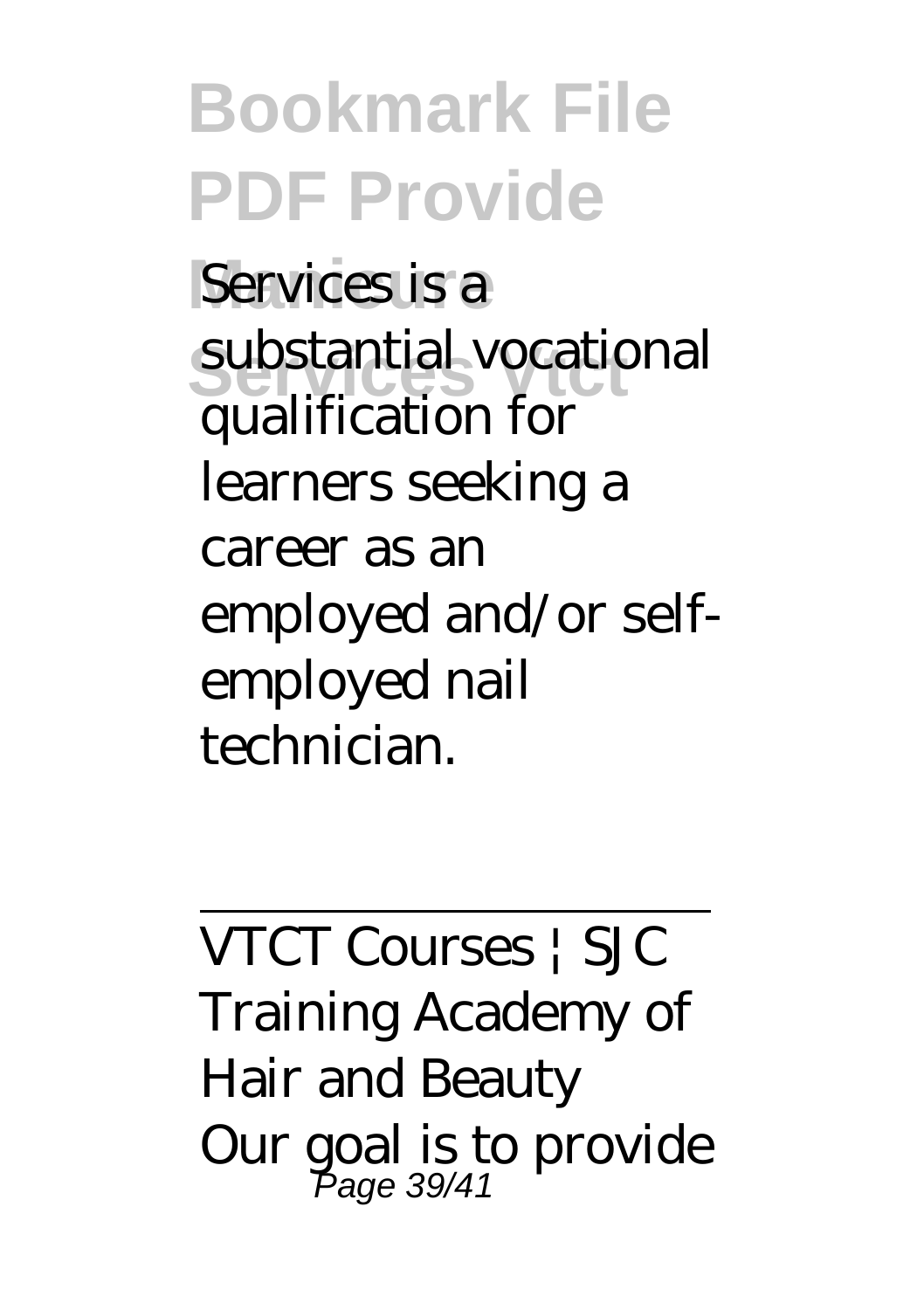**Bookmark File PDF Provide** you with the very finest green spa services, whether it is in-office manicures, corporate chair massages, in-room massage, a bridal spa party, bachelorette spa party, an in home spa manicure pedicure, massage, waxing or barber service.